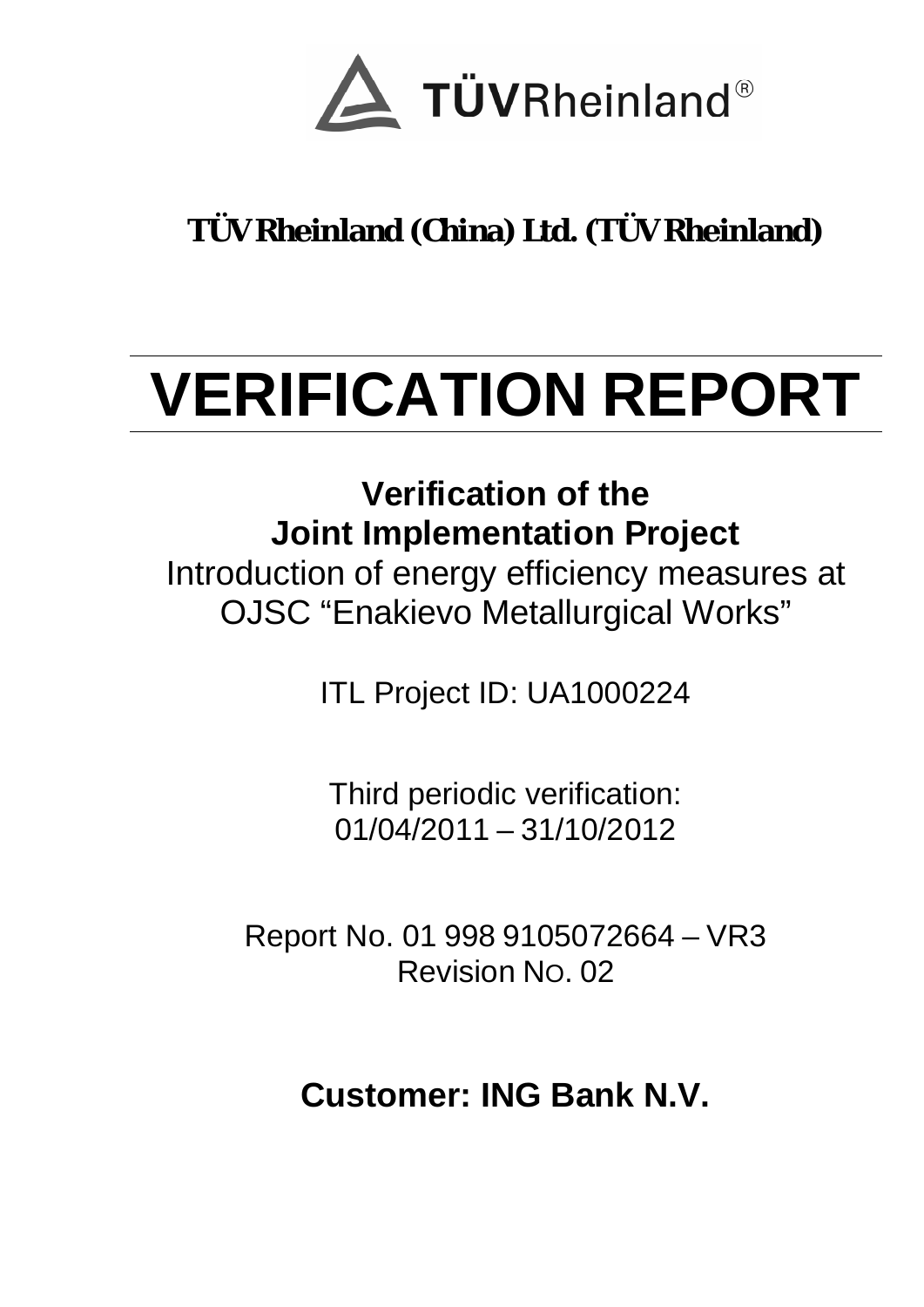

# **VERIFICATION REPORT**

| Date of first issue:<br>28/11/2012 | Project No:<br>01 998 9105072664<br>ITL Project ID: UA1000224 |
|------------------------------------|---------------------------------------------------------------|
| Executor:                          | Organizational unit:                                          |
| TÜV Rheinland (China) Ltd. (TÜV    | TÜV Rheinland Ukraine Ltd.                                    |
| Rheinland)                         | Technical Competence Center                                   |
| Customer:                          | Client ref.:                                                  |
| ING Bank N.V.                      | Mr. Peter van Eijndhoven                                      |

#### Summary:

TÜV Rheinland (China) Ltd. (TÜV Rheinland) has performed the third periodic verification of emission reductions generated by the JI project "Introduction of energy efficiency measures at OJSC "Enakievo Metallurgical Works" (ITL Project ID UA1000224) for the period from 01/04/2011 till 31/10/2012.

The purpose of verification is to assess the reductions in anthropogenic emissions by sources or enhancements of anthropogenic removals by sinks generated by a JI project and reported by the project participants through the monitoring report in accordance with paragraph 37 of the JI quidelines.

In our opinion, the emission reductions reported through the monitoring report, version 2.0 dated 03/12/2012 are fairly stated and are accurate and free of material errors, omissions, or misstatements.

During the monitoring period the project has been implemented in accordance with the project design document version 2.21 dated 14/07/2010.

The emission reductions were calculated correctly on the basis of the approved monitoring plan contained in the project design document version 2.21 dated 14/07/2010 and previous monitoring reports.

TÜV Rheinland (China) Ltd. (TÜV Rheinland) is able to verify that the emission reductions generated by the JI project "Introduction of energy efficiency measures at OJSC "Enakievo Metallurgical Works" during the period from 01/04/2011 till 31/10/2012 amount to 673 040 tonnes of CO<sub>2</sub> equivalent.

| Report No.:                                                                  |               |                                                               |   |                                                |
|------------------------------------------------------------------------------|---------------|---------------------------------------------------------------|---|------------------------------------------------|
| 01 998 9105072664 - VR3                                                      | зı            | Subject Group:                                                |   |                                                |
| Project title:<br>Metallurgical Works"                                       |               | Introduction of energy efficiency measures at OJSC "Enakievo" |   |                                                |
| Work carried out by:<br>Dr. Valery Yakubovsky - Team Leader,                 |               | Technical Competence Center Director                          |   | No distribution without<br>permission from the |
| Ms. Iryna Nikolaieva - Auditor<br>Mr. Iurii Petruk - Trainee                 |               |                                                               | 図 | Client or responsible<br>organizational unit   |
| Mr. Vyacheslav Gonchar   Technical Expert                                    |               |                                                               |   |                                                |
| Work verified by:                                                            |               | TUV Rheinland (China) Ltd.                                    |   |                                                |
| Dr. Lixin Li - Technical ReviewertUV Rheinland )                             |               |                                                               | o | Limited distribution                           |
| Verification Report approved by                                              |               |                                                               |   |                                                |
| Dr. Manfred Brinkmann -<br>Accredited Independent Entity Operational manager |               |                                                               | п | Unrestricted distribution                      |
| Date of this revision:                                                       | Revision No.: | Number of pages:                                              |   |                                                |
| 20/12/2012                                                                   | 02            | 35                                                            |   |                                                |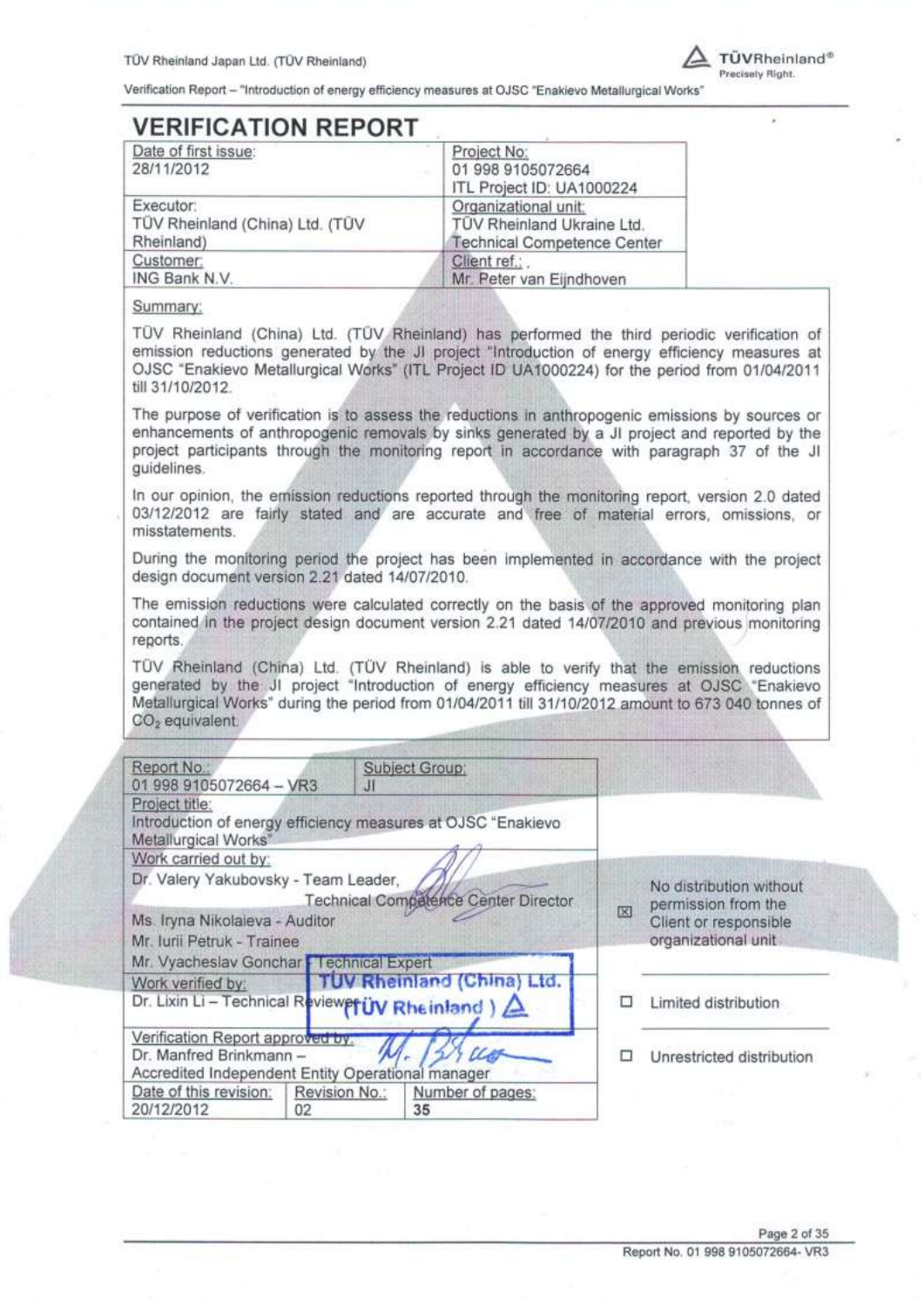

#### **Abbreviations**

| AIE             | <b>Accredited Independent Entity</b>                         |
|-----------------|--------------------------------------------------------------|
| BЕ              | <b>Baseline Emission</b>                                     |
| CAR             | <b>Corrective Action Request</b>                             |
| CL              | <b>Clarification Request</b>                                 |
| CO <sub>2</sub> | <b>Carbon Dioxide</b>                                        |
| DFP             | <b>Designated Focal Point</b>                                |
| ERU             | <b>Emission Reduction Unit</b>                               |
| FAR             | <b>Forward Action Request</b>                                |
| <b>GHG</b>      | Greenhouse Gas                                               |
|                 | Interview                                                    |
| JI              | Joint Implementation                                         |
| <b>JISC</b>     | Joint Implementation Supervisory Committee                   |
| LoA             | Letter of Approval                                           |
| MR              | Monitoring report                                            |
| PD              | Power department                                             |
| PDD             | <b>Project Design Document</b>                               |
| PE              | <b>Project Emissions</b>                                     |
| SMS and         | Shop of Measurement Systems and Thermal Automatic            |
| ТA              |                                                              |
| t               | tonne                                                        |
|                 | UNFCCC United Nations Framework Convention on Climate Change |
|                 |                                                              |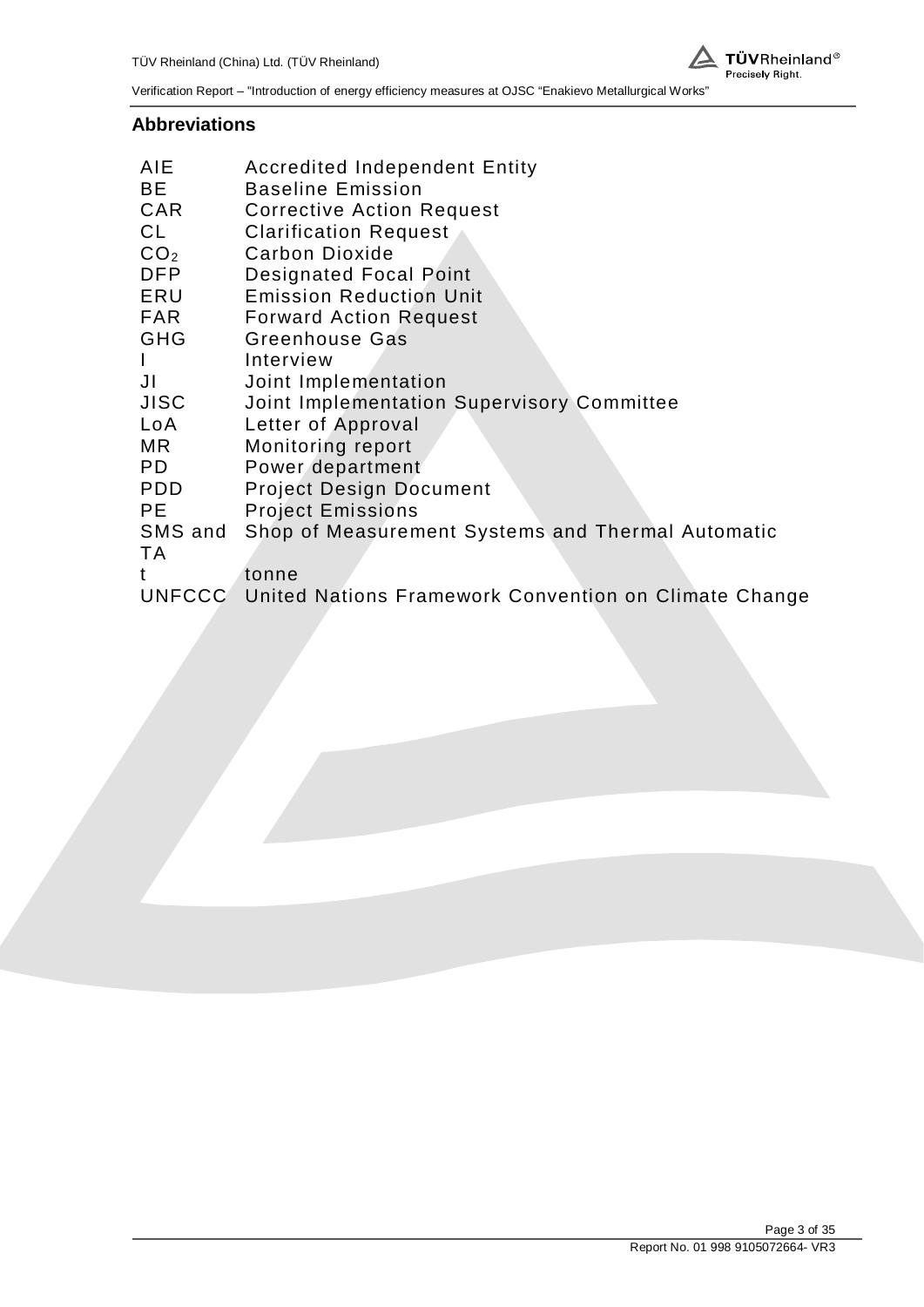#### **TABLE OF CONTENTS**

| 1.               |                                                                                      |                |  |
|------------------|--------------------------------------------------------------------------------------|----------------|--|
| 2.               |                                                                                      |                |  |
| 2.1              | Objective                                                                            | 7              |  |
| 2.2              | Scope                                                                                | $\overline{7}$ |  |
| 2.3              | JI Project Description                                                               | 8              |  |
| 3.               |                                                                                      | .10            |  |
| 3.1              | Desk review                                                                          | 10             |  |
| 3.2              | Interviews with project stakeholders                                                 | 15             |  |
| 3.3              | Resolution of Clarification, Corrective and Forward Action Requests                  |                |  |
| 3.4              | <b>Internal Technical Review</b>                                                     | 17             |  |
| 3.5              | Verification team                                                                    | 18             |  |
| $\overline{4}$ . |                                                                                      | .19            |  |
| 4.1              | 19<br>Project approval by Parties involved                                           |                |  |
| 4.2              | Project implementation<br>19                                                         |                |  |
| 4.3              | Compliance with monitoring plan                                                      | 20             |  |
| 4.4              | Revision of monitoring plan                                                          | 21             |  |
| 4.5              | Data Management                                                                      | 21             |  |
| 4.6              | Assessment of data and calculation of greenhouse gas emission<br>reductions          | 22             |  |
| 4.7              | CARs, FARs<br>Remaining<br>from<br>issues,<br>previous<br>determination/verification | 22             |  |
|                  |                                                                                      | 23             |  |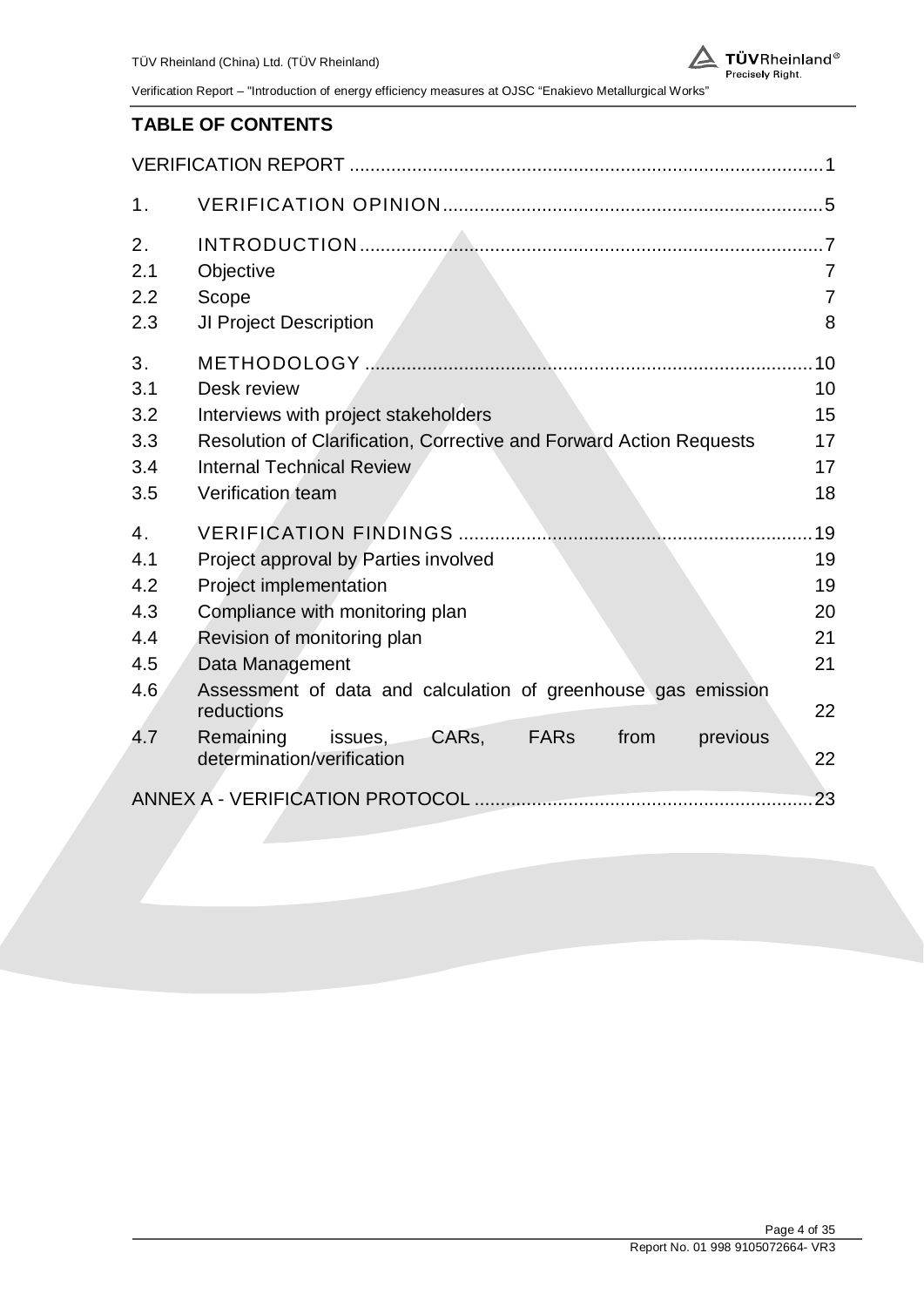

#### **1. VERIFICATION OPINION**

TÜV Rheinland (China) Ltd. (TÜV Rheinland) has performed the third periodic verification of the emission reductions generated by the JI project "Introduction of energy efficiency measures at OJSC "Enakievo Metallurgical Works" (ITL Project ID UA1000224) for the period from 01/04/2011 till 31/10/2012.

The project participants are responsible for the collection of data in accordance with the monitoring plan and the reporting of emission reductions generated by the project.

It is responsibility of TÜV Rheinland (China) Ltd. (TÜV Rheinland) to express an independent verification opinion - conclusion on the verified amount of emission reductions generated by the project and reported by the project participants through the monitoring report, version 2.0 dated 03/12/2012.

TÜV Rheinland (China) Ltd. (TÜV Rheinland) has assessed the monitoring report on the basis of the monitoring plan contained in the registered project design document version 2.21 dated 14/07/2010 and the monitoring report version 2.0 dated 03/12/2012.

The verification included the assessment of:

- project implementation in accordance with the project design document (PDD);
- $\bullet$  compliance with the monitoring plan;
- calculation of emission reductions and expression of a conclusion with a reasonable level of assurance about whether the reported emission reductions data are accurate and free of material errors, omissions, or misstatements;
- x quality and management of data and verification that reported emission reductions data is sufficiently supported by evidence.

TÜV Rheinland (China) Ltd. (TÜV Rheinland) verification approach draws on an understanding of the risks associated with reporting of GHG emission data and the controls in place to mitigate these. TÜV Rheinland (China) Ltd. (TÜV Rheinland) planned and performed the verification by obtaining evidence information and explanations that TÜV Rheinland (China) Ltd. (TÜV Rheinland) considers necessary to give reasonable assurance that reported emission reductions are fairly stated, accurate and free of material errors, omissions, or misstatements.

In TÜV Rheinland's (China) Ltd. (TÜV Rheinland's) opinion the emission reductions generated by the JI project "Introduction of energy efficiency measures at OJSC "Enakievo Metallurgical Works" (ITL Project ID UA1000224) for the period from 01/04/2011 till 31/10/2012 are fairly stated, accurate and free of material errors, omissions, or misstatements in the monitoring report, version 2.0 dated 03/12/2012.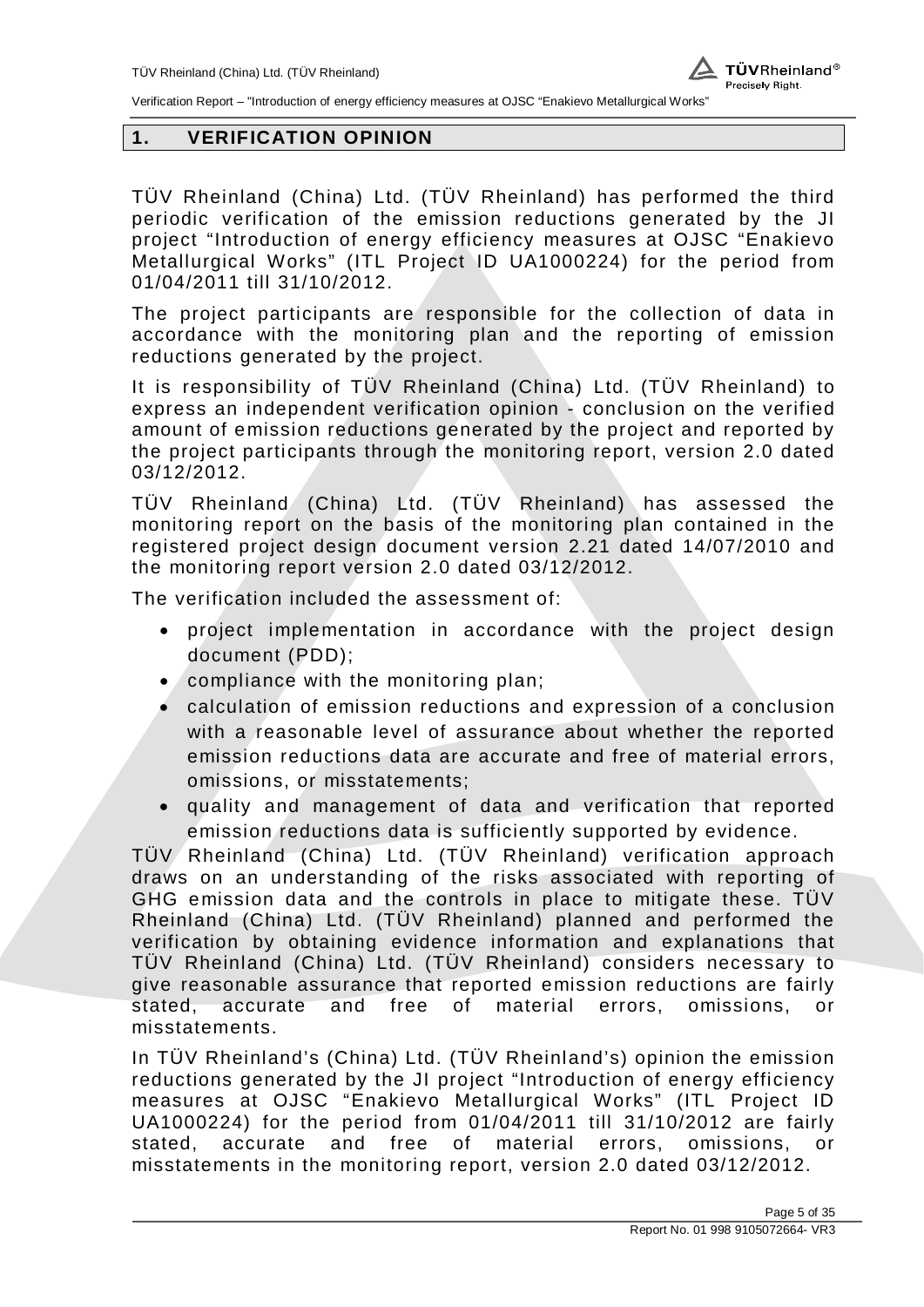

The GHG emission reductions were calculated correctly on the basis of the registered project design document version 2.21 dated 14/07/2010.

TÜV Rheinland (China) Ltd. (TÜV Rheinland) is able to verify that the emission reductions generated by the JI project "Introduction of energy efficiency measures at OJSC "Enakievo Metallurgical Works" (ITL Project ID UA1000224) for the period from 01/04/2011 till 31/10/2012 amount 673 040 tonnes of  $CO<sub>2</sub>$  equivalent.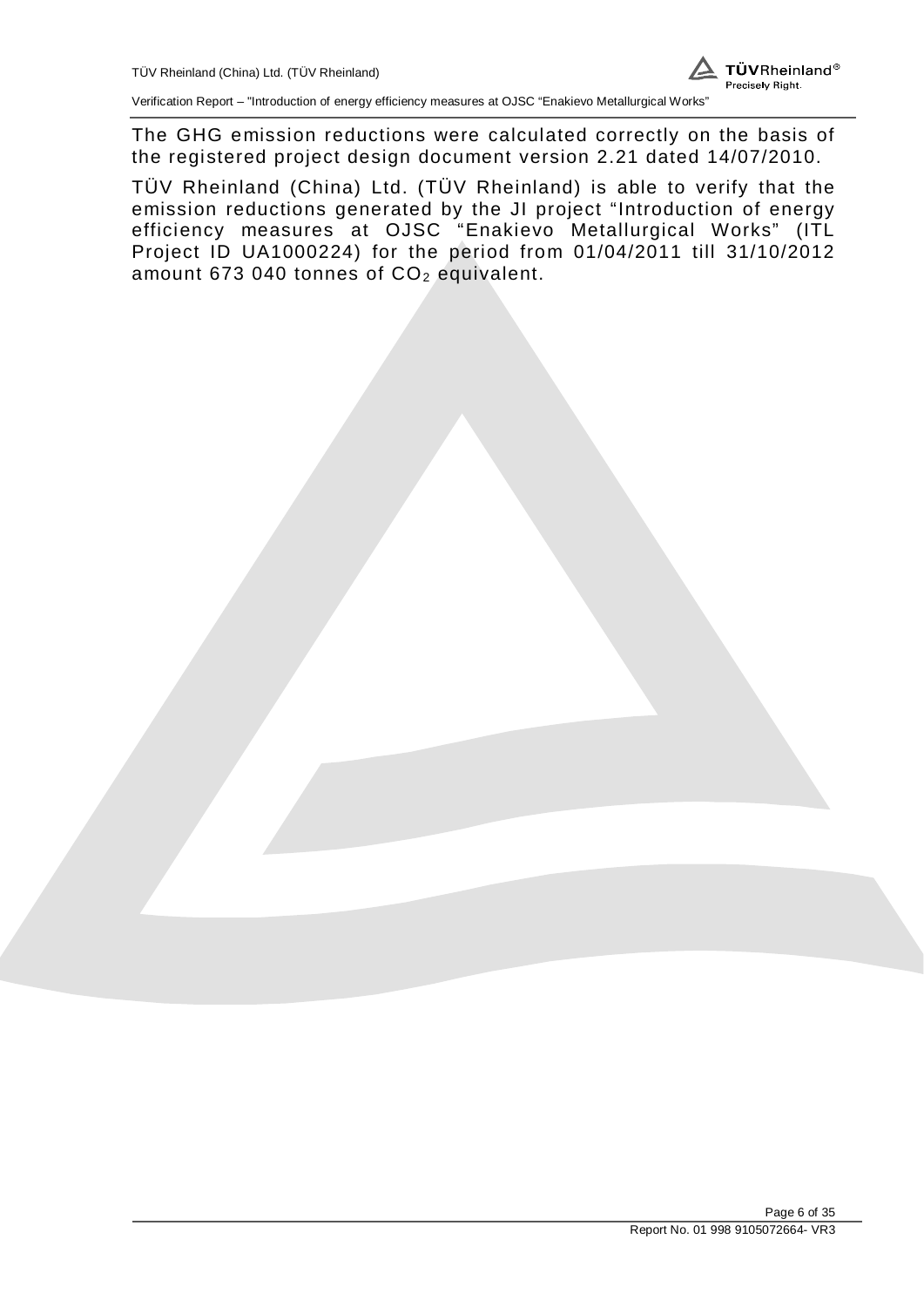#### **2. INTRODUCTION**

ING Bank N.V. has commissioned TÜV Rheinland (China) Ltd. (TÜV Rheinland) to carry out the verification of the JI project "Introduction of energy efficiency measures at OJSC "Enakievo Metallurgical Works" (hereinafter "project") for the period from 01/04/2011 till 31/10/2012. This report contains the findings from the verification and conclusion on the verified amount of emission reductions.

### **2.1 Objective**

The verification is the periodic independent review and ex post verification by an Accreditation Independent Entity (AIE) of the monitored reductions in GHG emissions that have occurred as a result of a Joint Implementation (JI) project activity during a defined verification period.

The purpose of the verification is to assess the reductions in anthropogenic emissions by sources or enhancements of anthropogenic removals by sinks generated by a JI project and reported by the project participants through the monitoring report in accordance with paragraph 37 of the JI guidelines.

The objective of this verification was to verify emission reductions generated by the JI project "Introduction of energy efficiency measures at OJSC "Enakievo Metallurgical Works" for the period from 01/04/2011 till 31/10/2012.

TÜV Rheinland (China) Ltd. (TÜV Rheinland) is an Accredited Independent Entity by the Joint Implementation Supervisory Committee.

#### **2.2 Scope**

The scope of this verification is the assessment of:

- project implementation in accordance with the project design document (PDD);
- compliance with the monitoring plan, including the revision of the monitoring plan;
- calculation of emission reductions and expression of a conclusion with a reasonable level of assurance about whether the reported emission reduction data are accurate and free of material errors, omissions, or misstatements;
- x quality and management of data and verification that reported emission reduction data is sufficiently supported by evidence.

The verification is not meant to provide any consulting towards the Client. However, stated requests for clarifications and/or corrective actions, forward action requests may provide input for corrective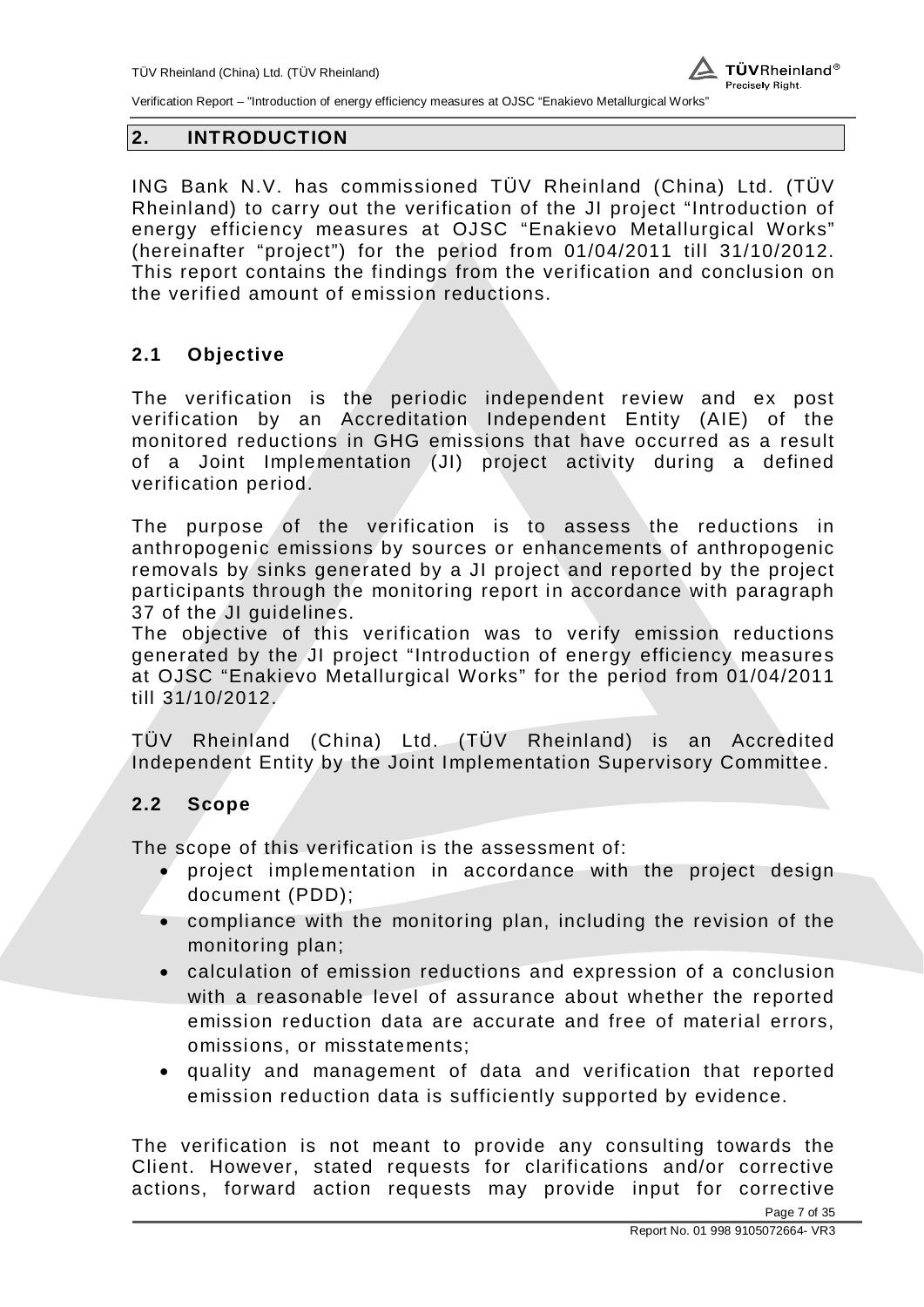

actions in order to provide for more accurate future monitoring and reporting.

## **2.3 JI Project Description**

The brief information regarding the project activity is provided in table 1.

| <b>Project Parties</b>     | 1. Ukraine (host Party)                        |  |
|----------------------------|------------------------------------------------|--|
| involved:                  | 2. Switzerland                                 |  |
|                            | 3. The Netherlands                             |  |
| Title of the project:      | "Introduction of energy efficiency measures at |  |
|                            | <b>OJSC</b> "Enakievo Metallurgical Works"     |  |
| Type of JI activity:       | Large-scale                                    |  |
| <b>ITL Project ID:</b>     | UA1000224                                      |  |
| <b>Baseline and</b>        | JI specific approach                           |  |
| monitoring                 |                                                |  |
| methodology:               |                                                |  |
| <b>Project entity</b>      | PJSC "Enakievo Metallurgical Works"            |  |
| participant:               |                                                |  |
| Other project              | Metinvest International S.A.                   |  |
| participants:              | ING Bank N.V.                                  |  |
| <b>Location of the</b>     | Ukraine, Donetsk region, the town of           |  |
| project:                   | Yenakiyevo                                     |  |
| <b>Crediting period of</b> | 01/01/2007-31/12/2021                          |  |
| the project:               |                                                |  |
| Period verified in         | 01/04/2011-31/10/2012                          |  |
| this report:               |                                                |  |
| Period verified in         | $01/01/2008 - 30/06/2010$ (initial and first   |  |
| previous                   | verification)                                  |  |
| verification report:       |                                                |  |
|                            | 01/07/2010 - 31/03/2011 (second verification)  |  |

**Table 1 - JI project brief information** 

Enakievo Metallurgical Works (EMW) was founded in 1895. In 1996 the company was privatized with the creation of OJSC "EMW". EMW is currently specializing in the production of continuous casting billets and rolled square billets, sectional iron and structural shapes of carbon, low-carbon and low alloyed steel grades. The company has a complete metallurgical production cycle: from sinter and hot metal till production of tradable ingot and hot-rolled square billet, roller section and wire rod. OJSC "EMW" consists of the following shops: sinter, blast furnace, basic oxygen furnace, cogging and rolling shop.

Production of hot metal and steel making requires significant energy consumption. The proposed JI project involves a large-scale modernization of Blast Furnace Shop (BF Shop) of the enterprise. The project foresees reconstruction of blast furnaces No.3 and No.5 with the further introduction of the use of pulverized coal in the blast furnaces,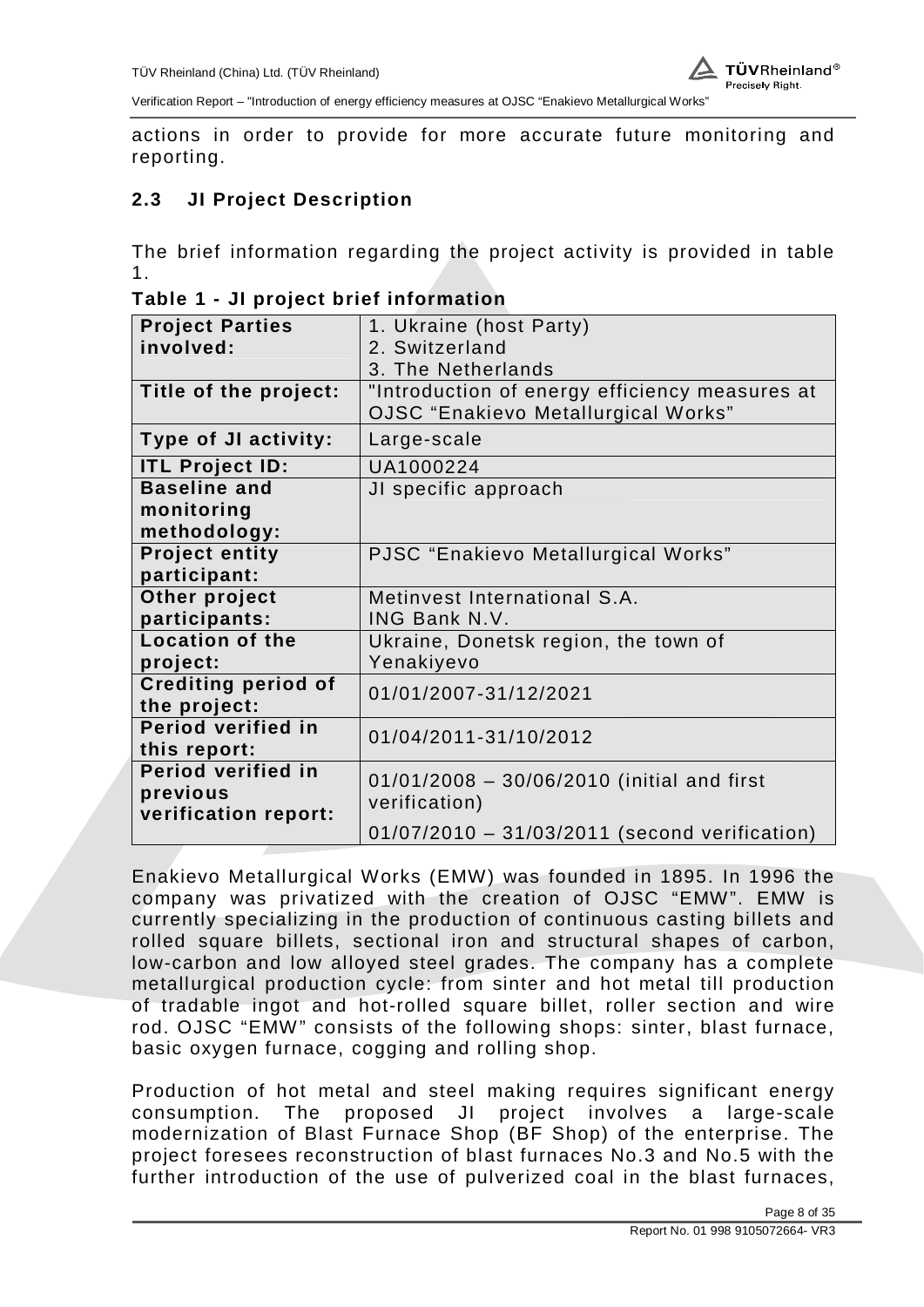installation of new oxygen unit, installation of a new compressor unit and reconstruction of the power plant that provides compressed air to the blast furnaces and produces steam and electricity (CHPP). The total investments to the reconstruction of OJSC "EMW" will be over US \$ 690 million. The project implementation will result in significant reductions of coke and electricity consumption, therefore reducing greenhouse gases emission reductions to the atmosphere.

The project has been registered under national procedure as Track 1 JI project with the PDD version 2.21 dated 14/07/2010. The documentation on the project including the PDD, approval by the host Party, Determination report is available at:

http://ji.unfccc.int/JIITLProject/DB/FX1G65CCXNL6DMJKCKODRF3QL2 Z3EF/details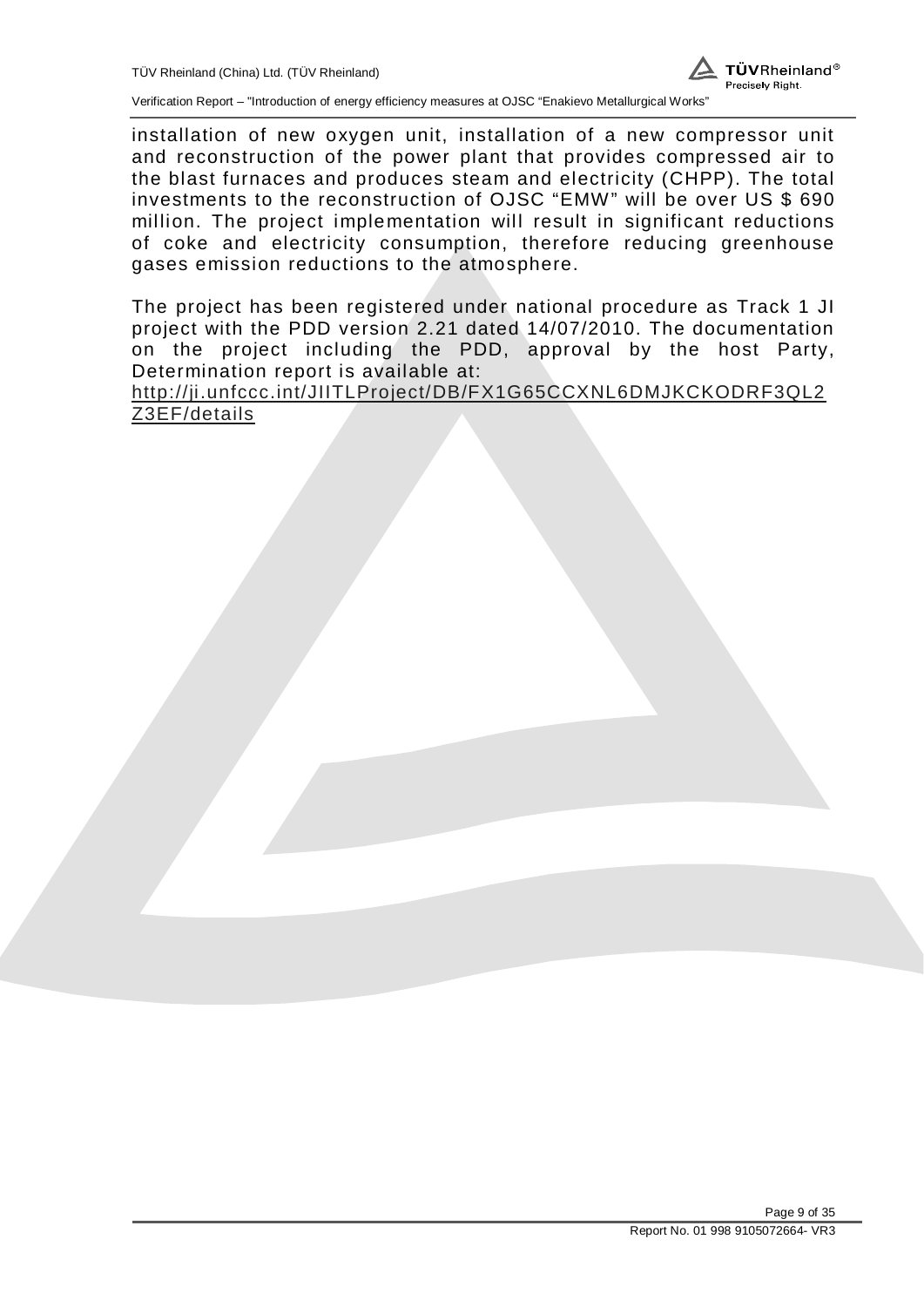#### **3. METHODOLOGY**

The verification process has been carried out using internal procedures of TÜV Rheinland (China) Ltd. (TÜV Rheinland). In order to ensure transparency, a Verification protocol (Annex A to Verification report) was customized for the project, according to the Annex to "Joint Implementation Determination and Verification Manual", version 01. The Verification protocol shows, in a transparent manner, criteria (requirements) and results of verification.

The verification consists of the following three phases:

I) a desk review of the monitoring report including analysis of the compliance of the monitoring plan with the monitoring methodology;

II) follow-up interviews with project stakeholders including on site visit;

III) the resolution of outstanding issues and the issuance of the final verification report and opinion.

The following subsections outline each step in more detail.

#### **3.1 Desk review**

Project participants provided TÜV Rheinland (China) Ltd. (TÜV Rheinland) all the necessary documents for document review. The monitoring report version 1.0 dated 07/11/2012 was assessed as part of the verification. In addition, the project's Project Design Document version 2.21 dated 14/07/2010, Determination report version 01 dated 27/07/2010, and Verification report for the period 01/01/2008– 30/06/2010 version 05 dated 13/02/2011 and Verification report for the period 01/07/2010–31/03/2011 version 03 dated 03/10/2011 were also reviewed. Supporting documents, such as, journals of accounting of blast furnace shop inputs and reports on consumption of key raw materials for pig iron production by objects etc. were available during on site visit.

The information and formulae provided in the monitoring report was compared with PDD and stated data sources.

To address TÜV Rheinland (China) Ltd. (TÜV Rheinland) corrective action and clarification requests, project participants revised the monitoring report and resubmitted it as version 2.0 dated 03/12/2012.

The verification findings presented in this report relate to the monitoring report version 2.0 dated 03/12/2012 and project as described in the PDD version 2.21 dated 14/07/2010.

The following tables outline the documentation reviewed during the verification. Documents provided by GreenStream Network GmbH that relate directly to the components of the project are indicated in table 2.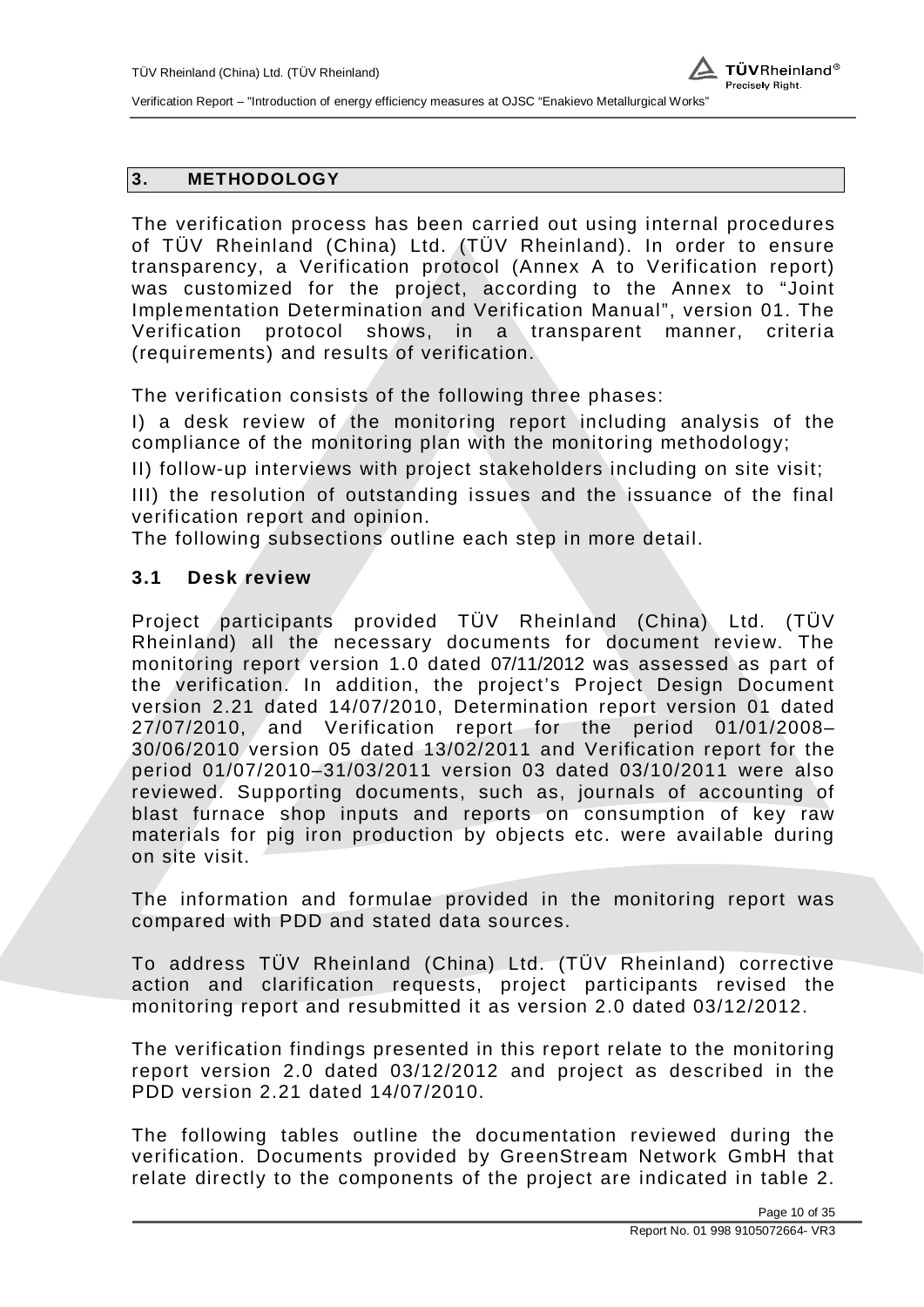

Background documents related to the monitoring and/or methodologies employed in the monitoring or other reference documents are provided in table 3.

## **Table 2 - Category 1 Documents**

|      | No. Title of the document                                                                                                                                                                                          |
|------|--------------------------------------------------------------------------------------------------------------------------------------------------------------------------------------------------------------------|
| /1/  | PDD "Introduction of energy efficiency measures at<br><b>OJSC</b><br>"Enakievo Metallurgical Works", version 2.21 dated 14/07/2010.                                                                                |
| /2/  | Monitoring report, version 1.0 dated 07/11/2012.                                                                                                                                                                   |
| /3/  | Monitoring report, version 2.0 dated 03/12/2012.                                                                                                                                                                   |
| /4/  | Emission reduction calculation spreadsheet.                                                                                                                                                                        |
| /5/  | "Joint implementation determination and verification manual",<br>version 01, JISC.                                                                                                                                 |
| /6/  | "Guidance on Criteria for Baseline Setting and Monitoring", version<br>03, JISC.                                                                                                                                   |
| /7/  | Determination report of the JI Project "Introduction of energy<br>efficiency measures at OJSC "Enakievo Metallurgical Works"<br>version 01 dated 27/07/2010.                                                       |
| /8/  | Verification report of the JI Project "Introduction of energy<br>efficiency measures at OJSC "Enakievo Metallurgical Works" for<br>the period 01/01/2008-30/06/2010 version 05 dated 13/02/2011.                   |
| /9/  | Verification report of the JI Project "Introduction of energy<br>efficiency measures at OJSC "Enakievo Metallurgical Works" for<br>the period 01/07/2010-31/03/2011 version 03 dated 03/10/2011.                   |
|      | $/10/$ Letter of Approval of the JI Project "Introduction of energy<br>efficiency measures at OJSC "Enakievo Metallurgical Works" by<br>the Host Party - Ukraine - # 166/23/7 dated 26/01/2011.                    |
|      | $\left  111\right $ Written approval of the JI Project "Introduction of energy efficiency<br>measures at OJSC "Enakievo Metallurgical Works" by a Party<br>involved - the Netherlands # 2010JI28 dated 08/09/2010. |
| /12/ | Written approval of the JI Project "Introduction of energy efficiency<br>measures at OJSC "Enakievo Metallurgical Works" by a Party<br>involved - Switzerland # J294-0485 dated 28/06/2011.                        |

## **Table 3 - Category 2 Documents**

| No.              | Title of the document                                                  |
|------------------|------------------------------------------------------------------------|
| /1/              | Journal of accounting of blast furnace shop inputs. January 2012.      |
| $\overline{121}$ | Journal of accounting of blast furnace shop inputs. April 2012.        |
| $\overline{3/}$  | Journal of accounting of blast furnace shop inputs. June 2012.         |
| /4/              | Journal of accounting of blast furnace shop inputs. September<br>2012. |
| /5/              | Journal of accounting of blast furnace shop inputs. December           |

Page 11 of 35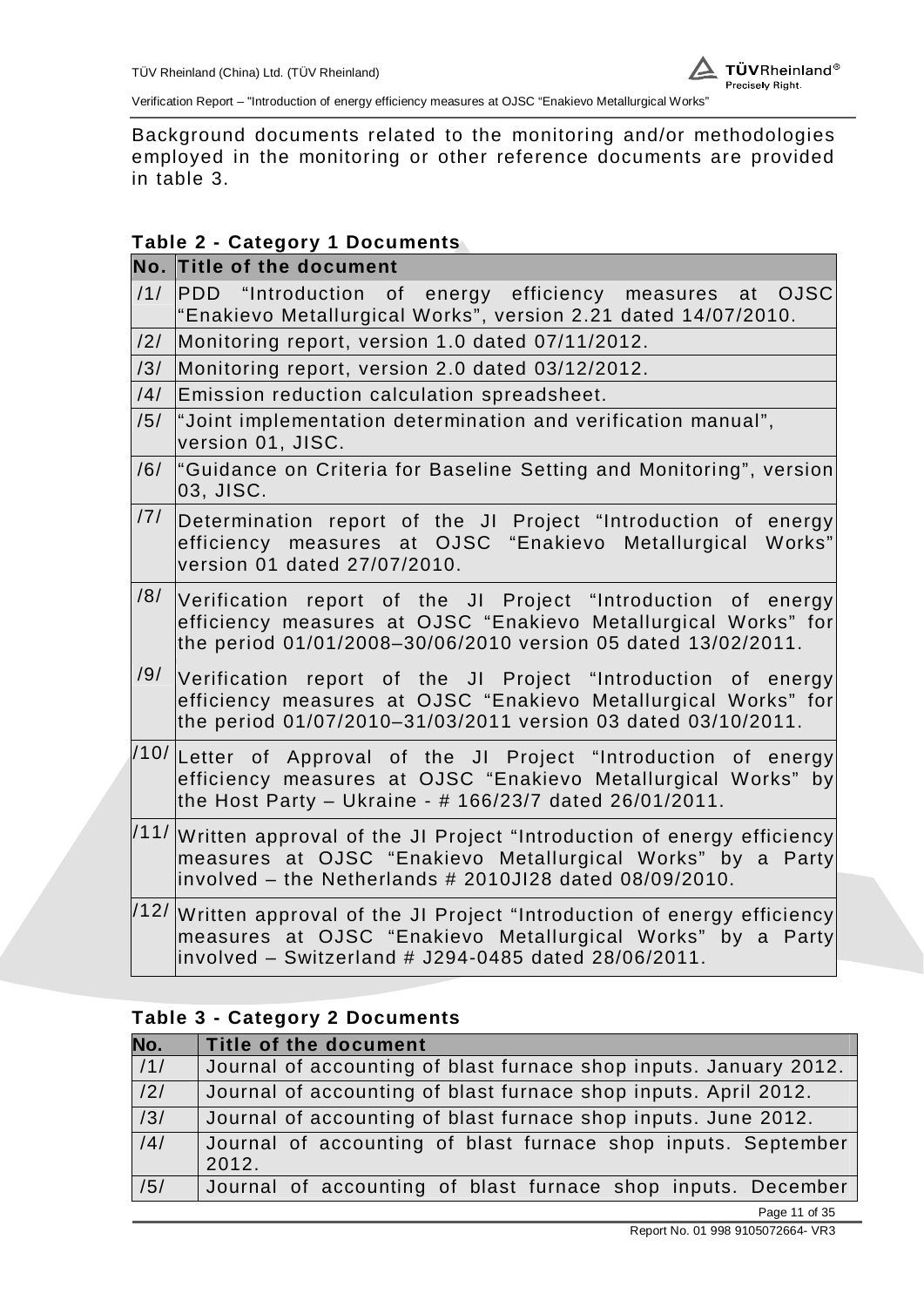

| No.  | <b>Title of the document</b>                                                        |  |  |
|------|-------------------------------------------------------------------------------------|--|--|
|      | 2011.                                                                               |  |  |
| /6/  | Journal of accounting of blast furnace shop inputs. April 2011.                     |  |  |
| /7/  | Journal of accounting of blast furnace shop inputs. July 2011.                      |  |  |
| /8/  | Journal of accounting of blast furnace shop inputs. September                       |  |  |
|      | 2011.                                                                               |  |  |
| /9/  | Consumption of key raw materials for pig iron production by                         |  |  |
|      | objects. January 2012.                                                              |  |  |
| /10/ | Consumption of key raw materials for pig iron production by                         |  |  |
| 111/ | objects. April 2012.<br>Consumption of key raw materials for pig iron production by |  |  |
|      | objects. June 2012.                                                                 |  |  |
| /12/ | Consumption of key raw materials for pig iron production by                         |  |  |
|      | objects. September 2012.                                                            |  |  |
| /13/ | Report on steam at CHP. December 2011.                                              |  |  |
| /14/ | Report on steam at CHP. September 2011.                                             |  |  |
| /15/ | Report on steam at CHP. July 2011.                                                  |  |  |
| /16/ | Report on steam at CHP. April 2011.                                                 |  |  |
| /17/ | Steam distribution at CHP shop. September 2012.                                     |  |  |
| /18/ | Steam distribution at CHP shop. April 2012.                                         |  |  |
| /19/ | Steam distribution at CHP shop. June 2012.                                          |  |  |
| /20/ | Steam distribution at CHP shop. January 2012.                                       |  |  |
| /21/ | Electricity balance at PJSC "EMW". September 2012.                                  |  |  |
| /22/ | Electricity balance at PJSC "EMW". June 2012.                                       |  |  |
| /23/ | Electricity balance at PJSC "EMW". April 2011.                                      |  |  |
| /24/ | Electricity balance at PJSC "EMW". July 2011.                                       |  |  |
| /25/ | Electricity balance at PJSC "EMW". September 2011.                                  |  |  |
| /26/ | Electricity balance at PJSC "EMW". December 2011.                                   |  |  |
| /27/ | Electricity balance at PJSC "EMW". January 2012.                                    |  |  |
| /28/ | Electricity balance at PJSC "EMW". April 2012.                                      |  |  |
| /29/ | Production consumption of electricity. June 2012.                                   |  |  |
| /30/ | Production consumption of electricity. April 2012.                                  |  |  |
| /31/ | Production consumption of electricity. January 2012.                                |  |  |
| /32/ | Production consumption of electricity. September 2012.                              |  |  |
| /33/ | Production consumption of electricity. July 2011.                                   |  |  |
| /34/ | Production consumption of electricity. April 2011.                                  |  |  |
| /35/ | Production consumption of electricity. January 2011.                                |  |  |
| /36/ | Production consumption of electricity. September 2011.                              |  |  |
| /37/ | Natural gas balance at PJSC "EMW". September 2012.                                  |  |  |
| /38/ | Natural gas balance at PJSC "EMW". June 2012.                                       |  |  |
| /39/ | Natural gas balance at PJSC "EMW". April 2011.                                      |  |  |
| /40/ | Natural gas balance at PJSC "EMW". July 2011.                                       |  |  |
| /41/ | Natural gas balance at PJSC "EMW". September 2011.                                  |  |  |
| /42/ | Natural gas balance at PJSC "EMW". December 2011.                                   |  |  |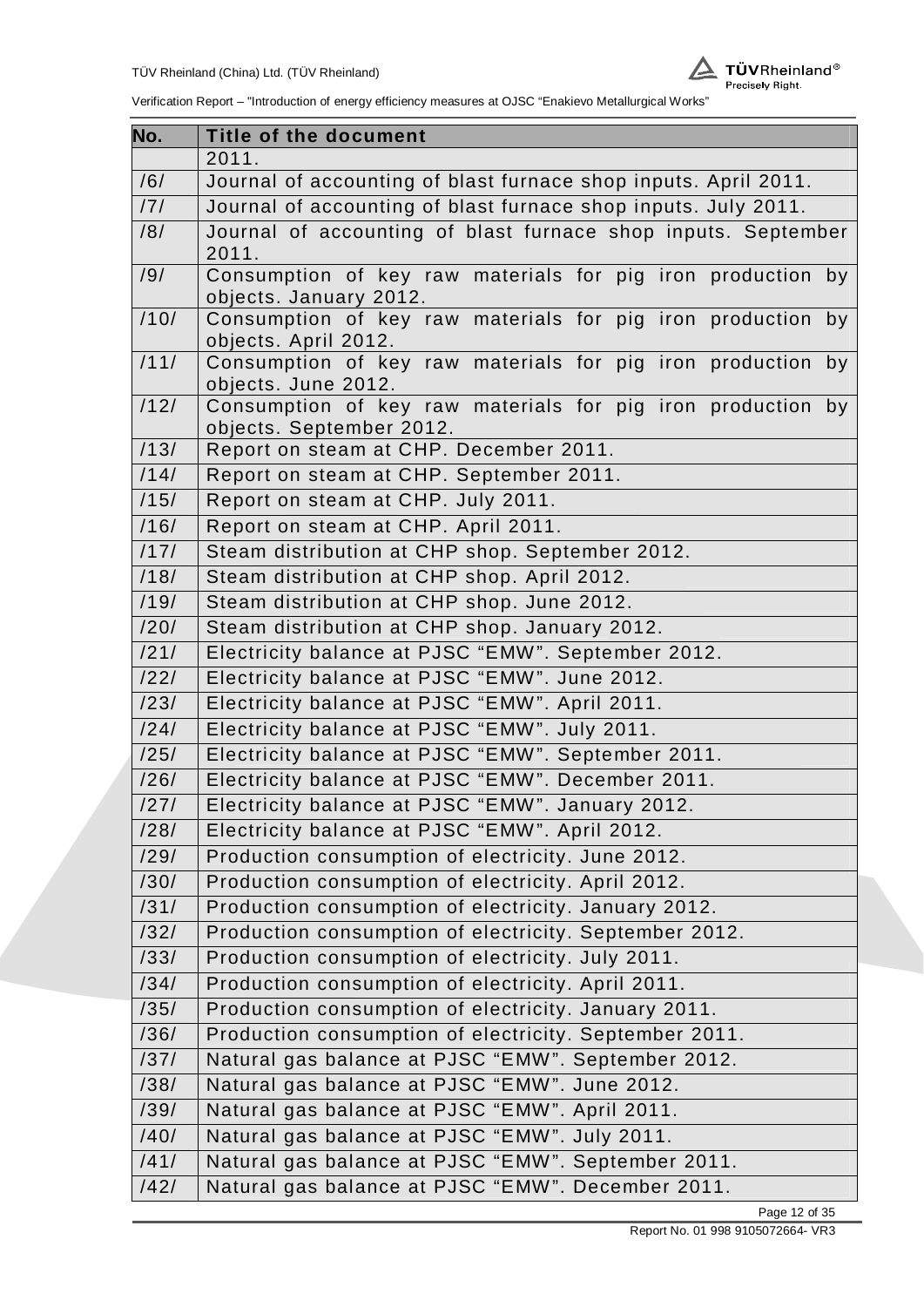

| No.  | <b>Title of the document</b>                                                                                                                                          |  |  |
|------|-----------------------------------------------------------------------------------------------------------------------------------------------------------------------|--|--|
| /43/ | Natural gas balance at PJSC "EMW". January 2012.                                                                                                                      |  |  |
| /44/ | Natural gas balance at PJSC "EMW". April 2012.                                                                                                                        |  |  |
| /45/ | Natural gas physical chemical characteristics certificate. April<br>2012.                                                                                             |  |  |
| /46/ | Natural gas physical chemical characteristics certificate. August<br>2012.                                                                                            |  |  |
| /47/ | Act on preparedness of the object for exploitation #004 dated<br>19/12/2011. Blast furnace #3.                                                                        |  |  |
| /48/ | Certificate to attest passing of the training course on the Process<br>Control System SIMATIC PCS7 ST-PCS7SYS to Mr. Zayichenko<br>Pavlo.                             |  |  |
| /49/ | Certificate to attest passing of the training course on the Process<br>Control System SIMATIC PCS7 ST-PCS7SYS to Mr. Zozulya<br>Alexander.                            |  |  |
| /50/ | Certificate to attest passing of the training course on the Process<br><b>SIMATIC</b><br>PCS7<br>Control<br>System<br>ST-PCS7SYS<br>to<br>Mr. Kucheryavykh Vladislav. |  |  |
| /51/ | Certificate to attest passing of the training course on the Process<br>Control System SIMATIC PCS7 ST-PCS7SYS to Mr.<br>Mentel<br>Kyrylo.                             |  |  |
| /52/ | Certificate to attest passing of the training course on the Process<br>Control System SIMATIC PCS7 ST-PCS7SYS to Mr. Kozhevnikov<br>Dmitriy.                          |  |  |
| /53/ | Calculation form #3. Blast furnace shop. June 2012.                                                                                                                   |  |  |
| /54/ | Calculation form #3. Blast furnace shop. July 2011.                                                                                                                   |  |  |
| /55/ | Calculation form #20. Oxygen shop. July 2011.                                                                                                                         |  |  |
| /56/ | Calculation form #21. CHP. July 2011.                                                                                                                                 |  |  |
| /57/ | Calculation form #20. Oxygen shop. June 2012.                                                                                                                         |  |  |
| /58/ | Calculation form #21. CHP. June 2012.                                                                                                                                 |  |  |
| /59/ | Passport of electricity meter ALFA A1800 serial #01202724. Last<br>calibration dated 14/01/2010.                                                                      |  |  |
| /60/ | Passport of electricity meter ALFA A1800 serial #01202761. Last<br>calibration dated 14/01/2010.                                                                      |  |  |
| /61/ | Passport of electricity meter ALFA A1800 serial #01202731. Last<br>calibration dated 14/01/2010.                                                                      |  |  |
| /62/ | Calibration certificate on electricity meter Delta 8010-01 serial<br>#00544 dated 26/10/2009.                                                                         |  |  |
| /63/ | Calibration certificate on electricity meter Delta 8010-01 serial<br>#00620 dated 11/06/2009                                                                          |  |  |
| /64/ | Calibration certificate on electricity meter Delta 8010-01 serial<br>#00606 dated 11/06/2009                                                                          |  |  |
| /65/ | Calibration certificate on electricity meter Delta 8010-01 serial<br>#00527 dated 06/08/2009.                                                                         |  |  |
| /66/ | Calibration certificate on electricity meter LO3T5-1M1<br>serial<br>#1000 dated 17/05/2010.                                                                           |  |  |
| /67/ | Calibration certificate on electricity meter SA4U-1672A1 serial<br>#199159 dated 05/03/2012.                                                                          |  |  |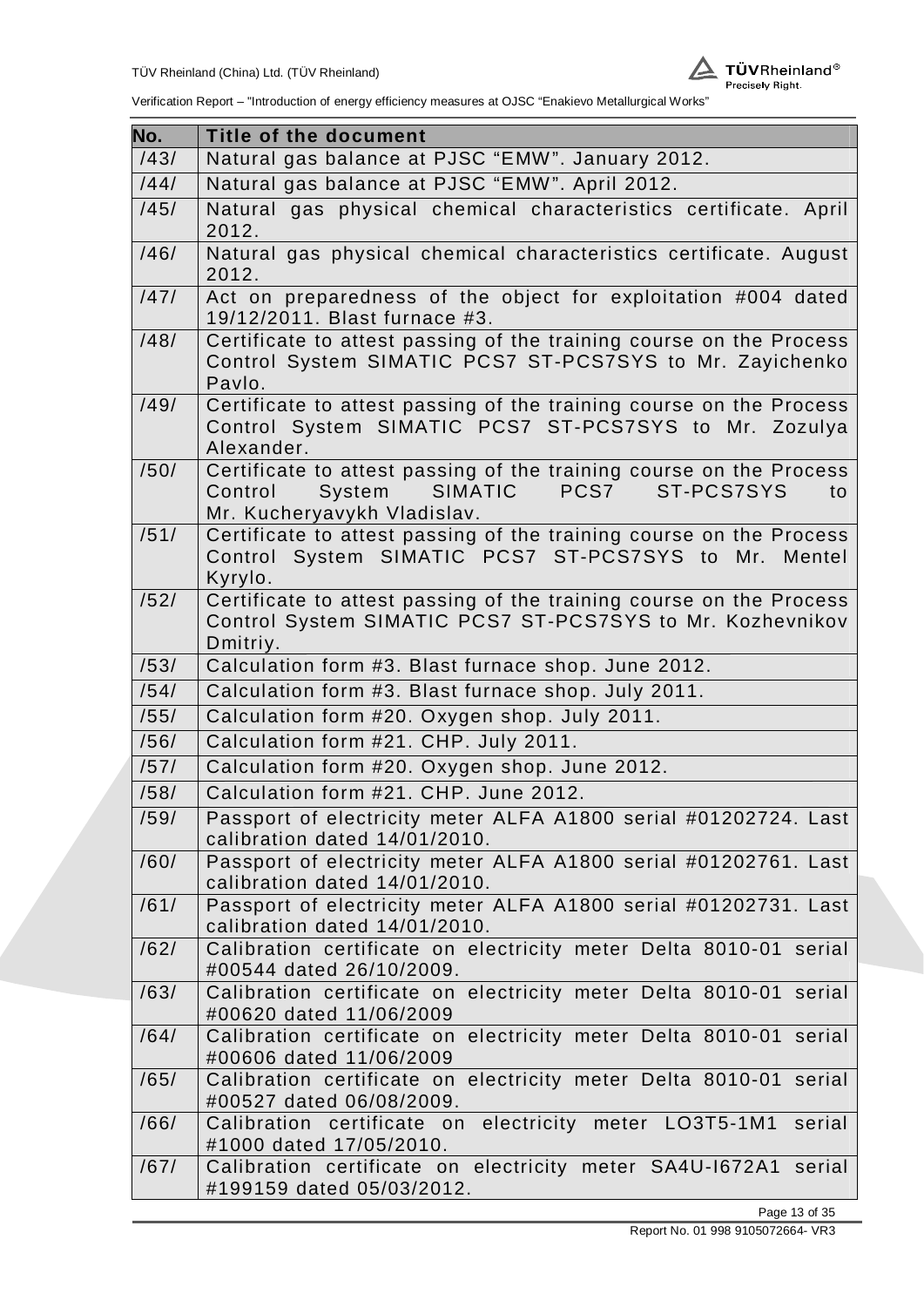

| No.  | <b>Title of the document</b>                                                                                                |
|------|-----------------------------------------------------------------------------------------------------------------------------|
| /68/ | Calibration certificate<br>electricity meter ST-EA03<br>on<br>serial<br>#000938 dated 03/08/2010.                           |
| /69/ | Passport of natural gas flow meter Metran-100DD serial #941945                                                              |
|      | recorder<br>Disk-250M<br>#4162.<br>calibration<br>with<br>Last<br>dated<br>30/12/2011.                                      |
| /70/ | Passport of natural gas flow meter Metran-100DD serial #463786.<br>Last calibration dated 21/02/2012.                       |
| /71/ | Passport of natural gas flow meter Metran-100DD serial #171585                                                              |
|      | Disk-250M #17212. Last<br>with<br>recorder<br>calibration<br>dated<br>22/03/2012.                                           |
| 172/ | Passport of natural gas flow meter Metran-100DD serial #162518                                                              |
|      | with recorder Disk-250M #5292. Last<br>calibration<br>dated<br>27/02/2012.                                                  |
| /73/ | Passport of steam flow meter Metran serial #233543 with                                                                     |
|      | recorder Disk-250M #65083. Last calibration dated 11/01/2012.                                                               |
| 1741 | Passport of steam flow meter MV-3095 serial #8119744 with                                                                   |
|      | recorder Disk-250M #91186. Last calibration dated 20/07/2012.                                                               |
| /75/ | Passport of steam flow meter Metran serial<br>#171144 with                                                                  |
| /76/ | recorder Disk-250M #49851. Last calibration dated 21/11/2011.                                                               |
|      | Passport of steam flow meter Metran-150 serial #923163 with<br>recorder RMT #303-0705. Last calibration dated 06/09/2012.   |
| 1771 | Passport of steam flow meter Metran-150SD serial #814233 with                                                               |
|      | recorder RMT-59 #303-0593. Last calibration dated 04/04/2012.                                                               |
| /78/ | Passport of steam flow meter Metran-100DD serial #325655. Last                                                              |
|      | calibration dated 03/04/2012.                                                                                               |
| /79/ | Passport of steam flow meter Metran-100SD serial #314624 with                                                               |
|      | recorder Disk-250 #48502. Last calibration dated 21/11/2011.                                                                |
| /80/ | Passport of steam flow meter DM serial #13988 with recorder                                                                 |
|      | KSD-3 #202624. Last calibration dated 31/10/2011.                                                                           |
| /81/ | Passport of steam flow meter DM serial #16729 with recorder                                                                 |
|      | KSD-3 #240592. Last calibration dated 08/12/2011.                                                                           |
| /82/ | Passport of steam flow meter Metran-100DD serial #443037 with                                                               |
|      | recorder Disk-250M #4175. Last calibration dated 03/07/2012.                                                                |
| /83/ | Passport of steam flow meter Metran-100 serial #171735 with<br>recorder Disk-250 #24018. Last calibration dated 21/03/2012. |
| /84/ | Passport of steam flow meter DM serial #92131 with recorder                                                                 |
|      | KSD-3 #224435. Last calibration dated 22/03/2012.                                                                           |
| /85/ | Passport of steam flow meter DM serial #7677 with recorder KSD-                                                             |
|      | 3 #224439.                                                                                                                  |
| /86/ | Passport of steam flow meter DM serial #96434 with recorder                                                                 |
|      | KSD-3 #193582.                                                                                                              |
| /87/ | Passport of steam flow meter DM serial #14290 with recorder                                                                 |
|      | KSD-3 #360983.                                                                                                              |
| /88/ | Passport of steam flow meter DM serial #77827 with recorder<br>KSD-3 #224421.                                               |
| /89/ | Passport of steam flow meter Metran-100 serial #418278 with                                                                 |
|      | recorder RMT-49D/Z<br>#1960359. Last<br>calibration<br>dated                                                                |
|      | 21/08/2012.                                                                                                                 |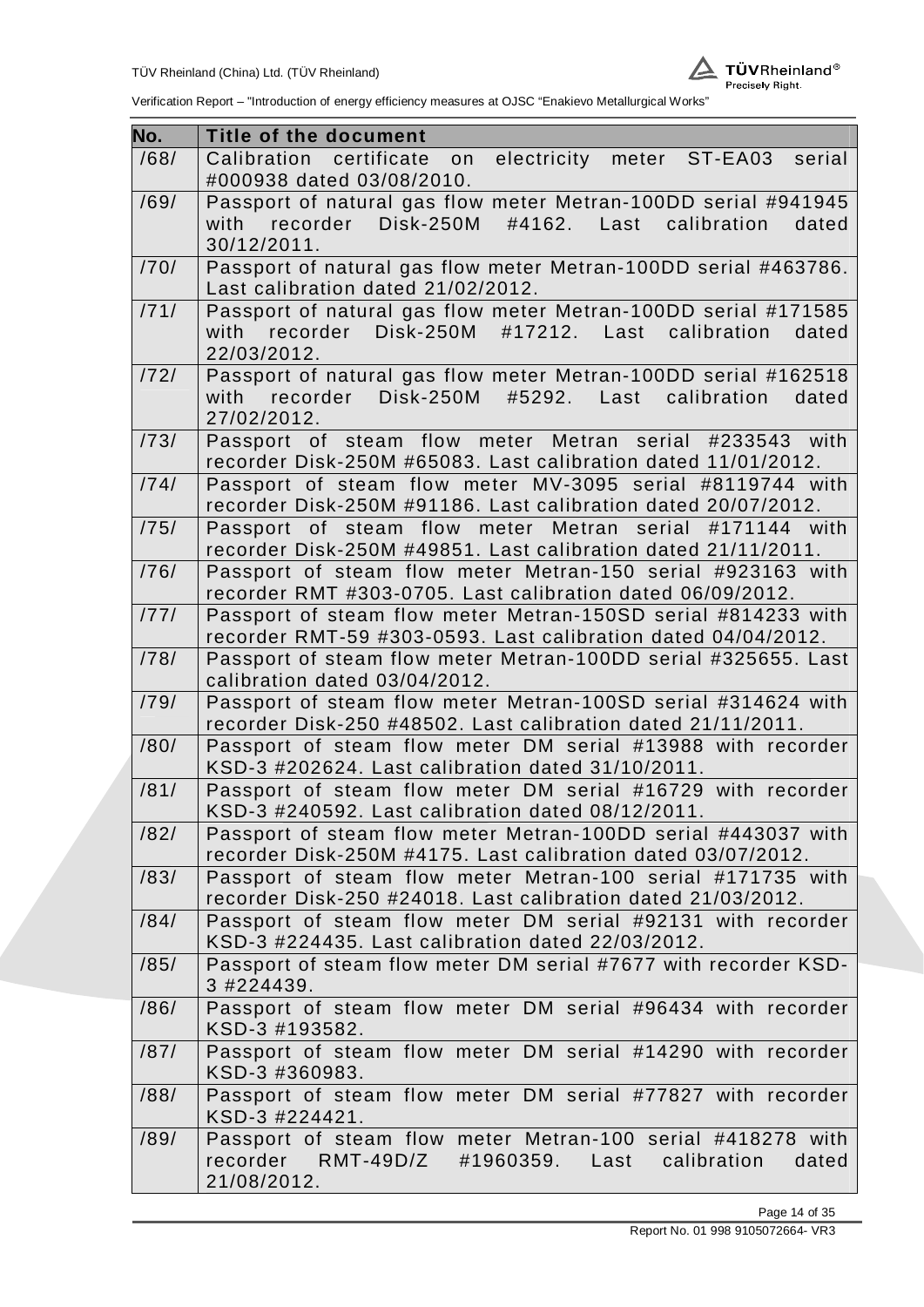

| No.   | <b>Title of the document</b>                                                  |  |  |
|-------|-------------------------------------------------------------------------------|--|--|
| /90/  | Schedule for maintenance of control measurement instruments.                  |  |  |
|       | October 2012.                                                                 |  |  |
| /91/  | Passport of railway scales ErMak BB 200-2-50 #1052. Last                      |  |  |
|       | calibration dated 24/07/2012.                                                 |  |  |
| /92/  | Passport of bunker scales WeiTeg HW3-6. Last calibration dated                |  |  |
| /93/  | 15/06/2012.                                                                   |  |  |
|       | Passport of bunker scales WeiTeg HW3-3. Last calibration dated<br>04/05/2012. |  |  |
| /94/  | Passport of scales KI7426-03. Last calibration dated 05/07/2012.              |  |  |
| /95/  | Passport of scales KI7426-07. Last calibration dated 06/07/2012.              |  |  |
| /96/  | Photo - ACS TP "Oxygen-12".                                                   |  |  |
| /97/  | Photo - ACS TP "CRU-4 PJSC "EMW".                                             |  |  |
| /98/  | Photo - Power meter Delta 8010.                                               |  |  |
| /99/  | Photo - Recorder Disc-250M.                                                   |  |  |
| /100/ | Photo - ACS TP of CHP.                                                        |  |  |
| /101/ | Photo - Power meter SA3U-5009.                                                |  |  |
| /102/ | Photo - Power meter ST-EAO3.                                                  |  |  |
| /103/ | Photo - The log of power meters of substation 10.                             |  |  |
| /104/ | Photo - ACS TP of Blast furnace # 5.                                          |  |  |
| /105/ | Photo - The blast furnace log.                                                |  |  |
| /106/ | Photo - Power meter ALFA A.                                                   |  |  |
| /107/ | Photo - Natural gas flow meter Metran.                                        |  |  |
| /108/ | Photo - The scales for coke and limestone.                                    |  |  |
| /109/ | Photo - Bunker scales.                                                        |  |  |
| /110/ | Replacement act of natural gas flow meter Metran-150 #896625                  |  |  |
|       | on Metran -150 #896605 dated 27/09/2012.                                      |  |  |

#### **3.2 Interviews with project stakeholders**

TÜV Rheinland (China) Ltd. (TÜV Rheinland) performed interviews with project stakeholders to confirm selected information and to resolve issues identified in the document review. Interviewed representatives of METINVEST HOLDING LLC, PJSC "Enakievo Metallurgical Works", ING Bank N.V. and GreenStream Network GmbH are summarized in Table 4. The main topics of the interviews are summarized in Table 5.

#### **Table 4 - Persons interviewed**

| No. | <b>Name</b>    | Organization      | <b>Position</b>                                        |
|-----|----------------|-------------------|--------------------------------------------------------|
| /1/ | Solovyova Y.V. | PJSC "EMW"        | Acting deputy head of PD                               |
| /2/ | Radomskiy V.Y. | <b>PJSC "EMW"</b> | Acting head of PD                                      |
| /3/ | Zaika V.P.     | <b>PJSC "EMW"</b> | <b>Head of Networks and</b><br><b>Substations Shop</b> |
| /4/ | Vergun O.P.    | <b>PJSC "EMW"</b> | Acting head of<br>electrotechnical                     |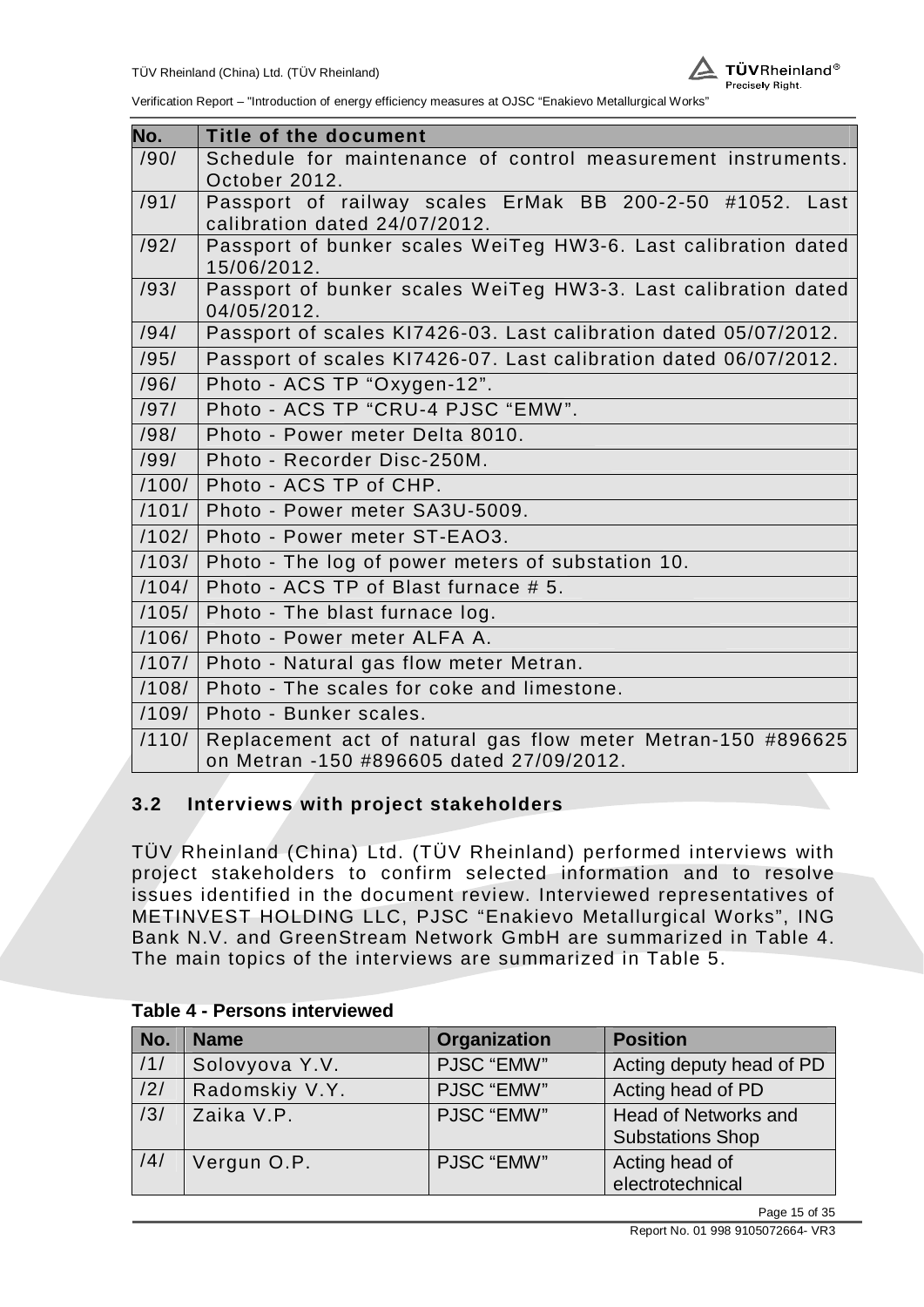

|      |                      |                                        | laboratory                                                                                                                     |
|------|----------------------|----------------------------------------|--------------------------------------------------------------------------------------------------------------------------------|
| /5/  | Nefedova Y.M.        | PJSC "EMW"                             | <b>Engineer of Networks</b><br>and Substations Shop                                                                            |
| /6/  | Malyutin V.M.        | PJSC "EMW"                             | Head of Oxygen Shop                                                                                                            |
| /7/  | Storozhuk L.V.       | PJSC "EMW"                             | <b>Head of CHP Shop</b>                                                                                                        |
| /8/  | Sharandin M.V.       | PJSC "EMW"                             | Head of SMS and TA                                                                                                             |
| /9/  | Yasinovskiy O.G.     | PJSC "EMW"                             | Senior master of SMS<br>and TA department                                                                                      |
| /10/ | Bykov D.M.           | PJSC "EMW"                             | Senior master for<br>maintenance of Blast<br><b>Furnace Shop</b>                                                               |
| /11/ | Saprykin M.M.        | PJSC "EMW"                             | Deputy head of Shop for<br><b>Technology of Blast</b><br><b>Furnace Shop</b>                                                   |
| /12/ | Afanasyev I.V.       | PJSC "EMW"                             | Engineer for thermal<br>engineering production<br>measurement equipment<br>of the central metrology<br>laboratory of the plant |
| /13/ | Storozhenko S.B.     | PJSC "EMW"                             | Head of the central<br>metrology laboratory of<br>the plant                                                                    |
| /14/ | Bugayov O.           | GreenStream<br><b>Network GmbH</b>     | Consultant                                                                                                                     |
| /15/ | Groza Y.             | GreenStream<br><b>Network GmbH</b>     | Director, Ukraine                                                                                                              |
| /16/ | Peter van Eijndhoven | ING Bank N.V.                          | Director, Natural<br><b>Resources</b>                                                                                          |
| /17/ | Antipov V.I.         | <b>METINVEST</b><br><b>HOLDING LLC</b> | Carbon projects<br>manager                                                                                                     |

# **Table 5 - Interview topics**

| No. | <b>Date</b> | <b>Interviewed</b><br>organization | <b>Interview topics</b>                                  |
|-----|-------------|------------------------------------|----------------------------------------------------------|
| /1/ | 21/11/2012  | PJSC "EMW"                         | $\triangleright$ Project implementation,                 |
|     |             | <b>METINVEST HOLDING</b>           | Project management                                       |
|     |             | <b>LLC</b>                         | $\triangleright$ QA/QC of the project,                   |
|     |             |                                    | Data sources, logbooks                                   |
|     |             |                                    | Data processing and                                      |
|     |             |                                    | reporting                                                |
|     |             |                                    | $\triangleright$ Exploitation reporting                  |
|     |             |                                    | Inspection of the plant and<br>the monitoring facilities |
|     |             |                                    | Monitoring equipment                                     |
|     |             |                                    | Staff training                                           |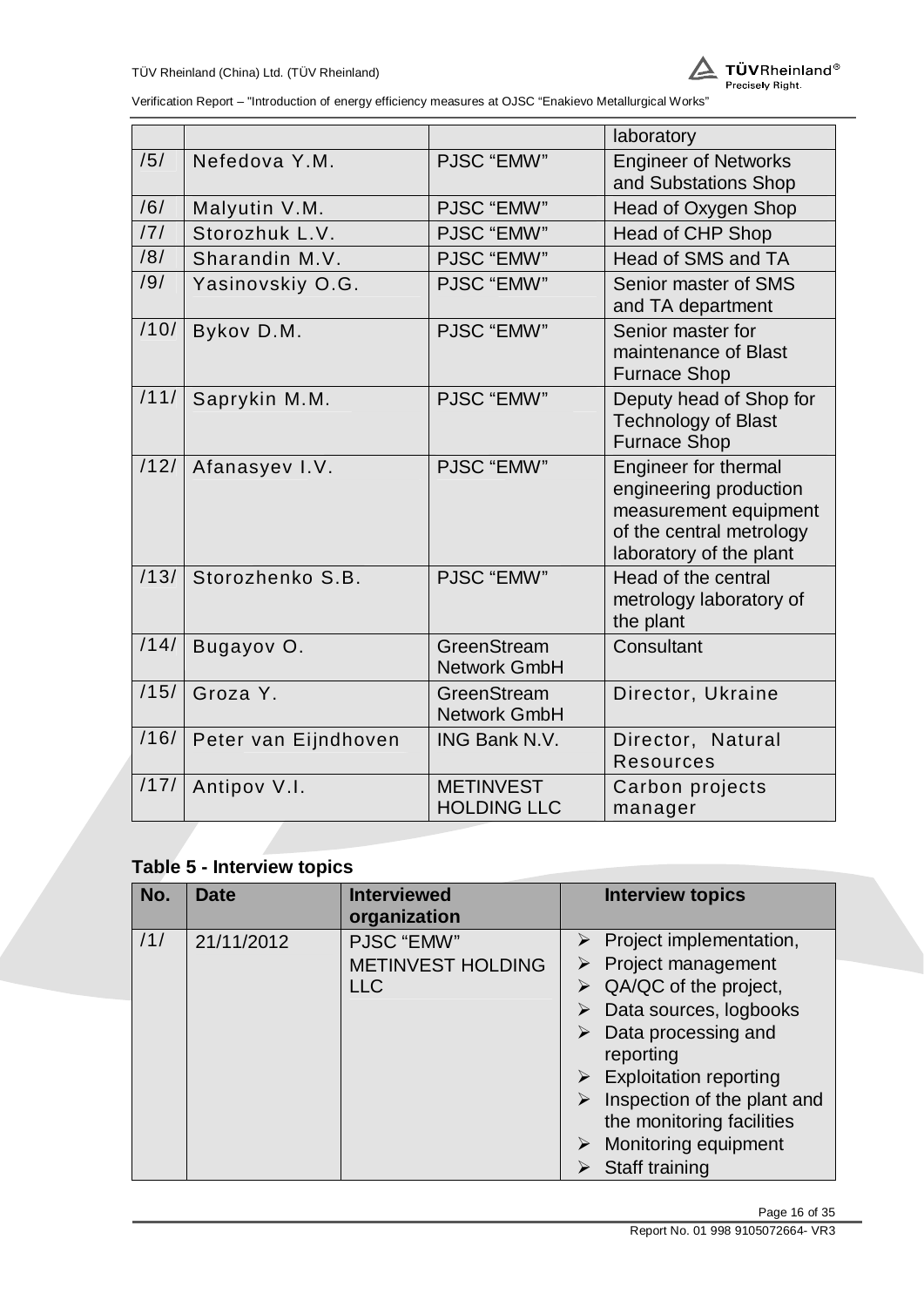

| No. | <b>Date</b> | <b>Interviewed</b><br>organization                  | <b>Interview topics</b>                                                                                                              |
|-----|-------------|-----------------------------------------------------|--------------------------------------------------------------------------------------------------------------------------------------|
| /2/ | 21/11/2012  | <b>GreenStream Network</b><br>GmbH<br>ING Bank N.V. | $\triangleright$ Monitoring report<br>preparation<br>Data reporting and<br>transferring<br><b>Emission reductions</b><br>calculation |

## **3.3 Resolution of Clarification, Corrective and Forward Action Requests**

Where TÜV Rheinland (China) Ltd. (TÜV Rheinland), in assessing the monitoring report and supporting documents, identifies issues that need to be corrected, clarified or improved with regard to the monitoring requirements, it should raise these issues and inform the project participants of these issues in the form of:

- Corrective action request (CAR), requesting the project participants to correct a mistake that is not in accordance with the monitoring plan;
- Clarification request (CL), requesting the project participants to provide additional information for the AIE to assess compliance with the monitoring plan;
- $\bullet$  Forward action request (FAR), informing the project participants of an issue, relating to the monitoring that needs to be reviewed during the next verification period.

The verification of the project resulted in 12 Corrective action requests and 6 Clarification requests. There were no unresolved Forward action requests from the previous verification.

TÜV Rheinland (China) Ltd. (TÜV Rheinland) made an objective assessment as to whether the actions taken by the project participants and presented in the Table 1 (Annex A to Verification report) satisfactorily resolve the raised issues and concluded its findings of the verification.

## **3.4 Internal Technical Review**

The verification report including the verification findings underwent a technical review before requesting the publication according to paragraph 37 of the JI guidelines. The technical review was performed by an internal technical reviewer qualified in accordance with TÜV Rheinland (China) Ltd. (TÜV Rheinland) qualification scheme for JI project determination and verification.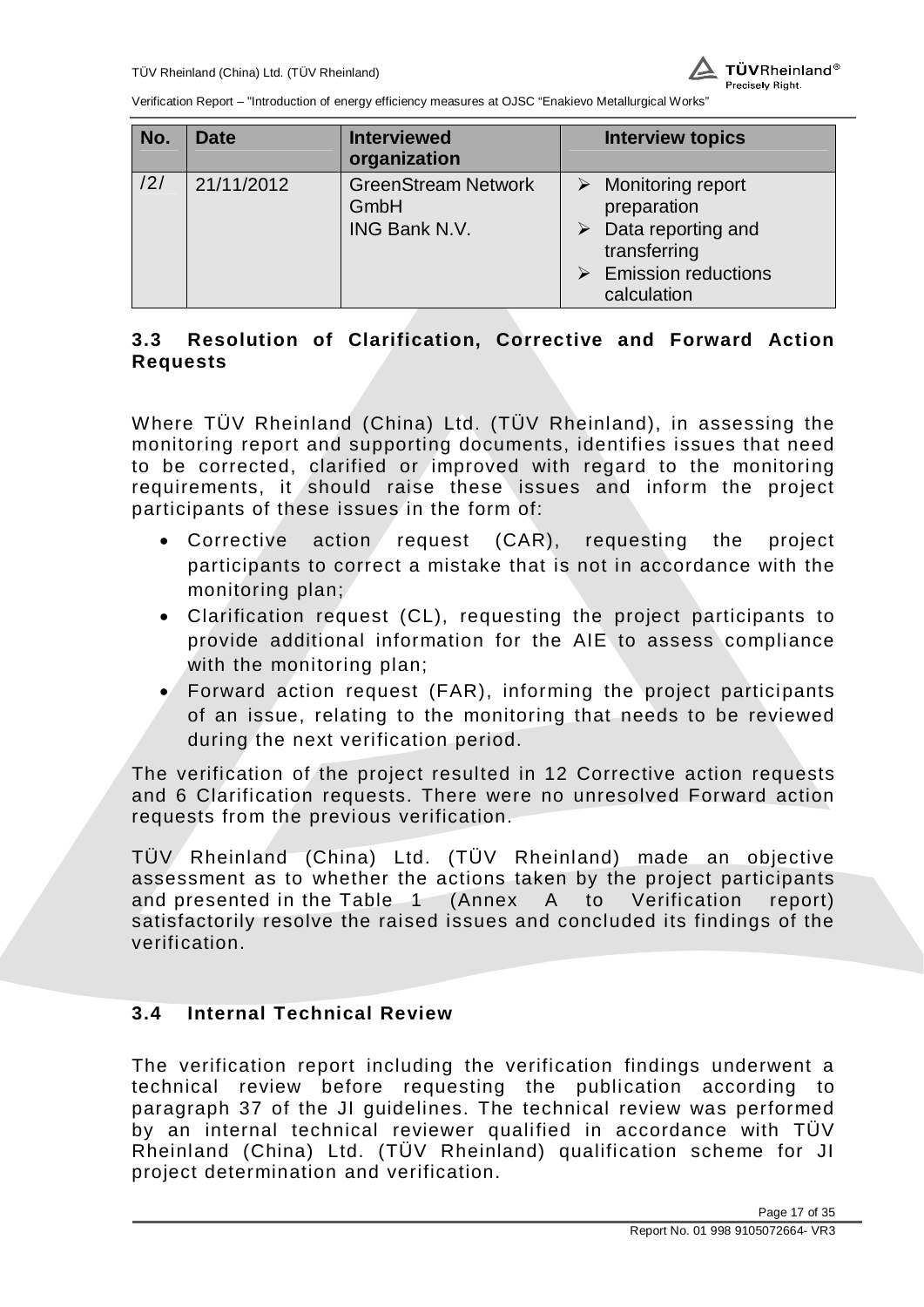## **3.5 Verification team**

The verification team consists of the following personnel indicated in Table 6 below.

#### **Table 6 - Verification team**

| <b>Name</b>            | Role                      |
|------------------------|---------------------------|
| Dr. Manfred Brinkmann  | AIE Operational manager   |
| Dr. Lixin Li           | <b>Technical Reviewer</b> |
| Dr. Valery Yakubovsky  | <b>Team Leader</b>        |
| Ms. Iryna Nikolaieva   | Auditor                   |
| Mr. Iurii Petruk       | Trainee                   |
| Mr. Vyacheslav Gonchar | <b>Technical Expert</b>   |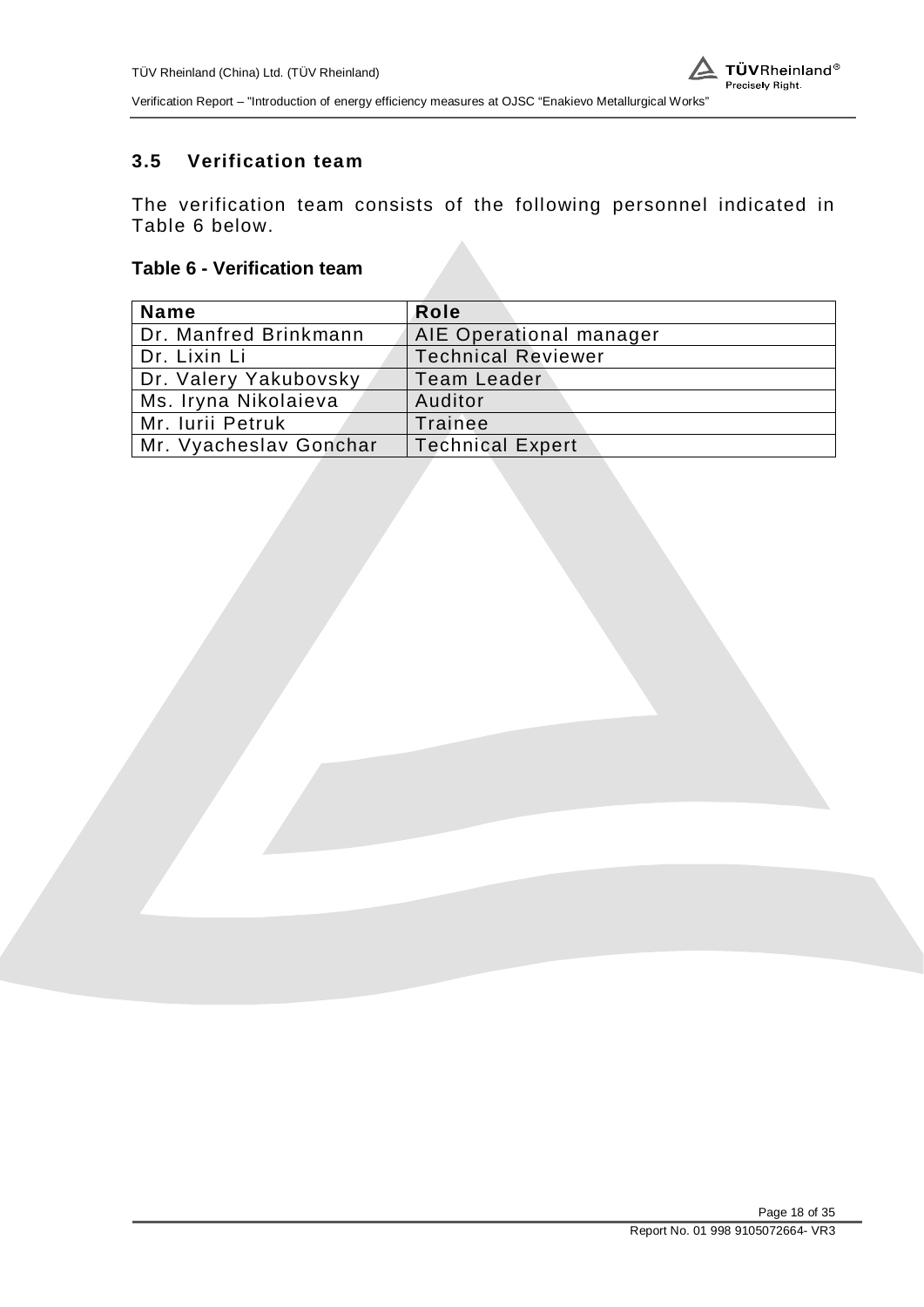

#### **4. VERIFICATION FINDINGS**

This section summarizes the findings from the verification of the emission reductions generated by the JI project "Introduction of energy efficiency measures at OJSC "Enakievo Metallurgical Works" (ITL Project ID UA1000224) for the period from 01/04/2011 till 31/10/2012.

#### **4.1 Project approval by Parties involved**

In accordance with paragraphs 90 - 91 of the DVM the assessment of this area focuses on whether at least one written project approval by a Party involved in the JI project, other than the host Party(ies), has been issued by the DFP of that Party. It also should be assessed whether the written project approvals are unconditional.

The JI project "Implementation of energy efficiency measures at OJSC "Enakievo Metallurgical Works" has received the Letter of Approval from Ukraine, reference 166/23/7 dated 26/01/2011. The Letter of Approval from the investor country Netherlands, reference 2010JI28 was issued on 08/09/2010, the Letter of Approval from the investor country Switzerland, reference J294-0485 was issued on 28/06/2011.

A written project approval by Ukraine (host Party) and the Netherlands are available at:

*http://ji.unfccc.int/JIITLProject/DB/FX1G65CCXNL6DMJKCKODRF3QL2 Z3EF/details* 

Written project approval by Switzerland was presented as a supporting document (See Table 2 - Category 1 Documents, /12/).

The written project approvals mentioned above are unconditional.

Identified problem areas for project approval, project participants' responses and conclusions of TÜV Rheinland (China) Ltd. (TÜV Rheinland) are described in Annex A to the Verification Report (refer to CL 01).

#### **4.2 Project implementation**

In accordance with paragraphs 92-93 of the DVM the assessment of this area focuses on whether the project has been implemented in accordance with the PDD regarding which the determination has been deemed final and is so listed on the UNFCCC JI website. The status of operation of the project during the monitoring period also should be assessed.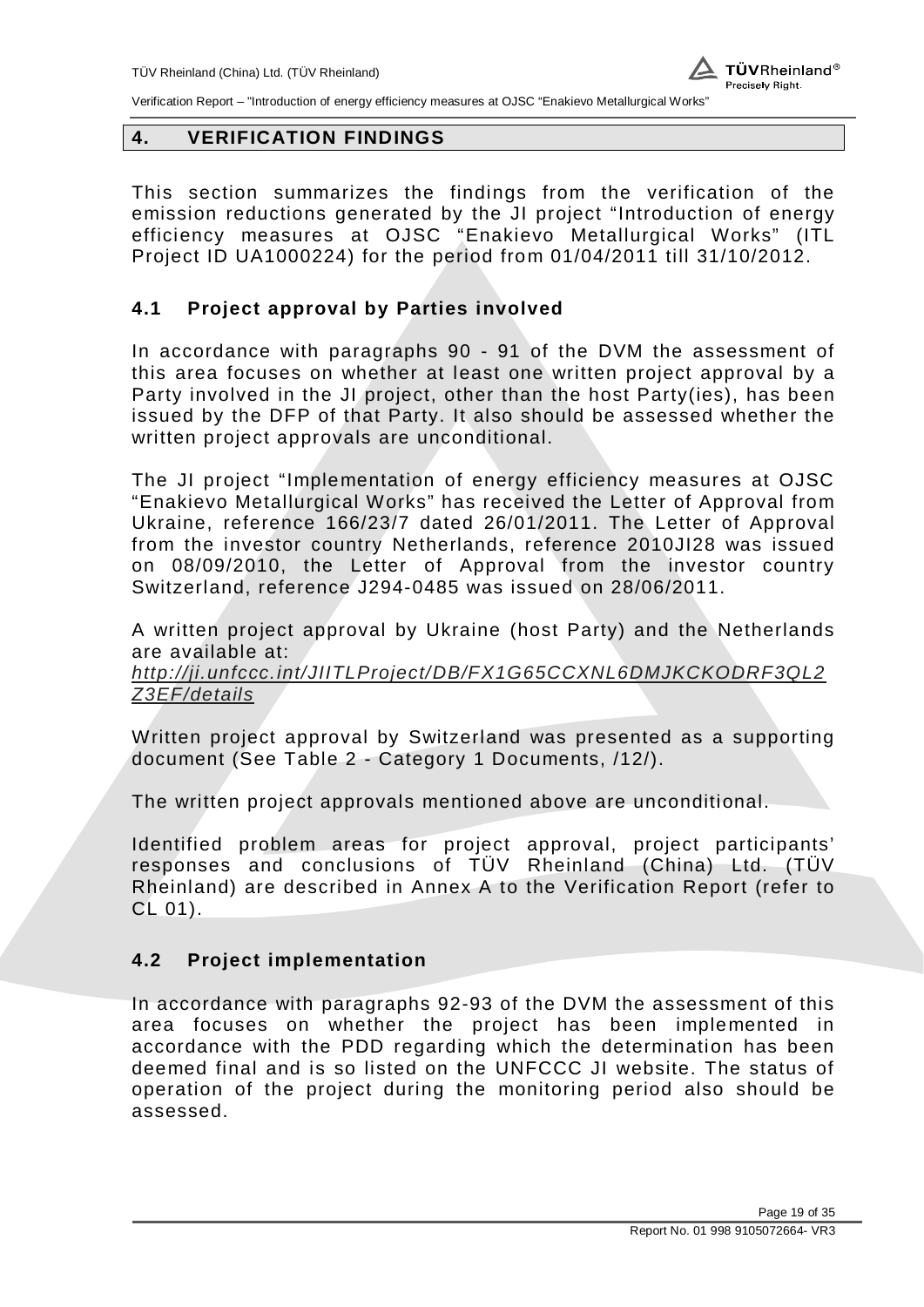The project has been implemented in accordance with the PDD version 2.21 dated 14/07/2010 regarding which the determination has been deemed final.

This JI project is registered as Track 1 project. The description of this project is available in Section 2.3 of this Verification report.

The emission reductions generated by the JI project reported for the period from 01/04/2011 till 31/10/2012 amount to 673 040 tCO<sub>2</sub>e.

The verification team of TÜV Rheinland (China) Ltd. (TÜV Rheinland) can confirm, through the on-site visit that all physical features of the proposed JI project activity including data collecting and storage systems have been implemented, the project is completely operational and has been implemented as described in the registered PDD version 2.21 dated 14/07/2010.

Identified problem areas for project implementation, project participants' answers and conclusions of TÜV Rheinland (China) Ltd. (TÜV Rheinland) are described in Annex A to the Verification Report (refer to CARs 01-03 and CLs 02).

### **4.3 Compliance with monitoring plan**

In accordance with paragraphs 94 - 98 of the DVM the assessment of this area focuses on whether the monitoring occurred in accordance with the monitoring plan included in the PDD regarding which the determination has been deemed final and is so listed on the UNFCCC JI website.

The monitoring of the JI project occurred in accordance with the monitoring plan contained in the registered PDD, version 2.21 dated 14/07/2010.

For calculating the emission reductions key factors influencing the baseline emissions as well as risks associated with the project were taken into account, as appropriate. For more detailed information, please, refer to the determined and registered PDD, version 2.21 dated 14/07/2010.

All data sources used for calculating emission reductions are indicated in Section D.2 of the Monitoring Report, version 2.0 dated 03/12/2012.

The emission factor used to calculate emission reductions are selected in accordance with the registered PDD version 2.21 dated 14/07/2010. The choice of this emission factor is appropriately justified in the PDD version 2.21 dated 14/07/2010 and in general accuracy and reasonableness are carefully balanced.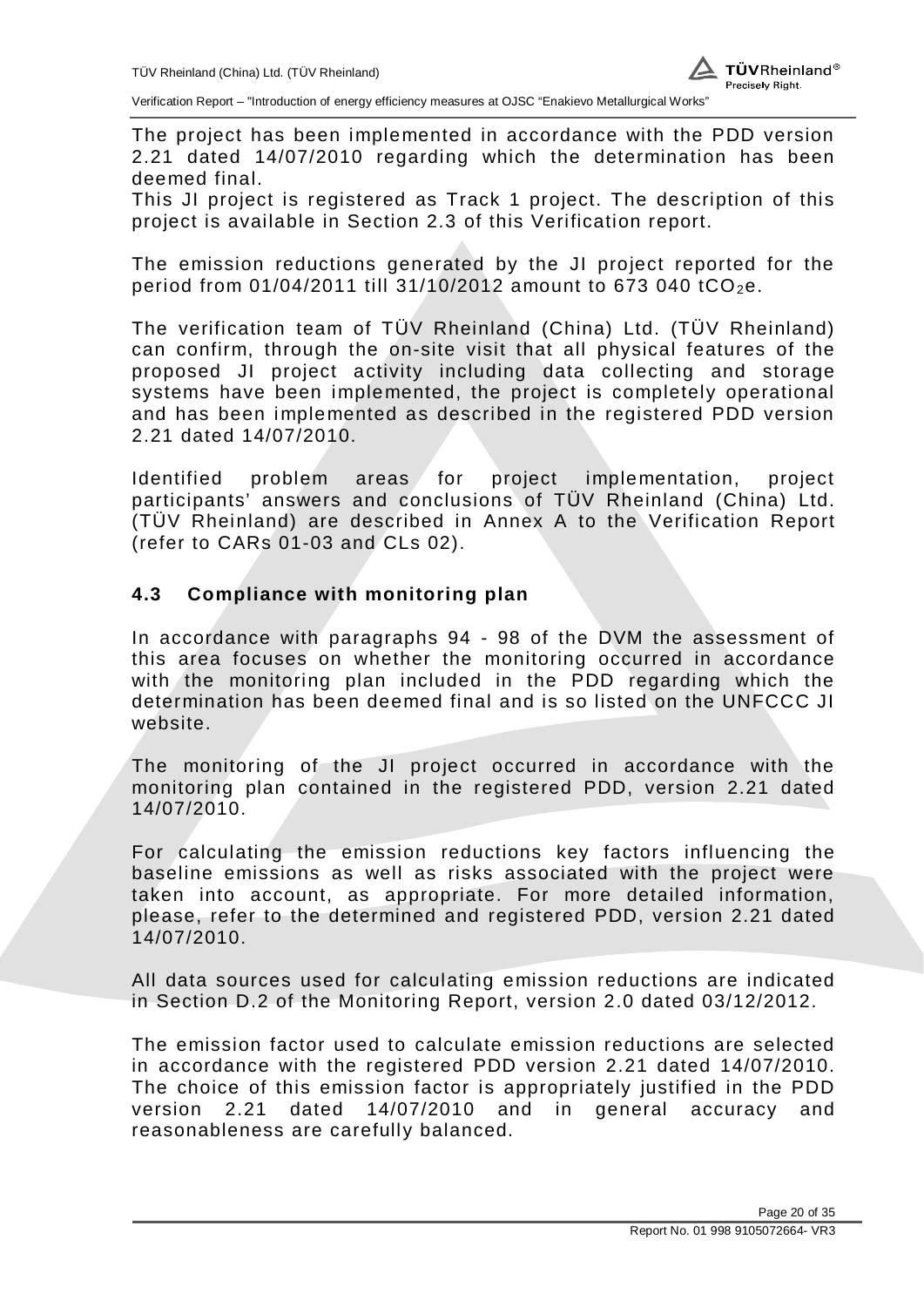The calculation of emission reductions is done based on conservative assumptions and the most plausible scenarios in a transparent manner. The calculation of the baseline emissions is based on the JI specific approach in accordance with the registered PDD version 2.21 dated 14/07/2010.

The calculation of emission reductions is done by subtracting the project emissions from the baseline emissions.

The detailed calculation of GHG emission reductions for chosen monitoring period (01/04/2011 – 31/10/2012) is provided in supporting documentation.

Identified problem areas for compliance with monitoring plan, project participants' answers and conclusions of TÜV Rheinland (China) Ltd. (TÜV Rheinland) are described in Annex A to the Verification Report, Table 1 (refer to CARs 04-09 and CLs 03-04).

### **4.4 Revision of monitoring plan**

If the project participants submitted to the AIE a revised monitoring plan, in accordance with paragraphs 99 - 100 of the DVM the assessment of this area focuses on whether the correct and complete justification for the proposed revision is provided, and whether the proposed revision improves the accuracy and/or applicability of information collected compared to the original monitoring plan without changing conformity with the relevant rules and regulations for the establishment of monitoring plans.

There was no revision to the monitoring plan. The monitoring of the JI project occurred in accordance with the monitoring plan contained in the registered PDD, version 2.21 dated 14/07/2010.

Problem areas concerning revision of the monitoring plan are absent.

#### **4.5 Data Management**

In accordance with paragraph 101 of the DVM the assessment of this area focuses on the quality of the information using standard auditing techniques provided in the monitoring report by assessing whether the data and their sources are clearly identified, reliable and transparent.

Data collection procedure is carried out in accordance with the monitoring plan, including the quality control and quality assurance procedures and has been checked by the verification team on site visit. The monitoring plan is presented in Section D of the registered PDD version 2.21 dated 14/07/2010. The data and their sources, provided in monitoring report, are clearly identified, reliable and transparent.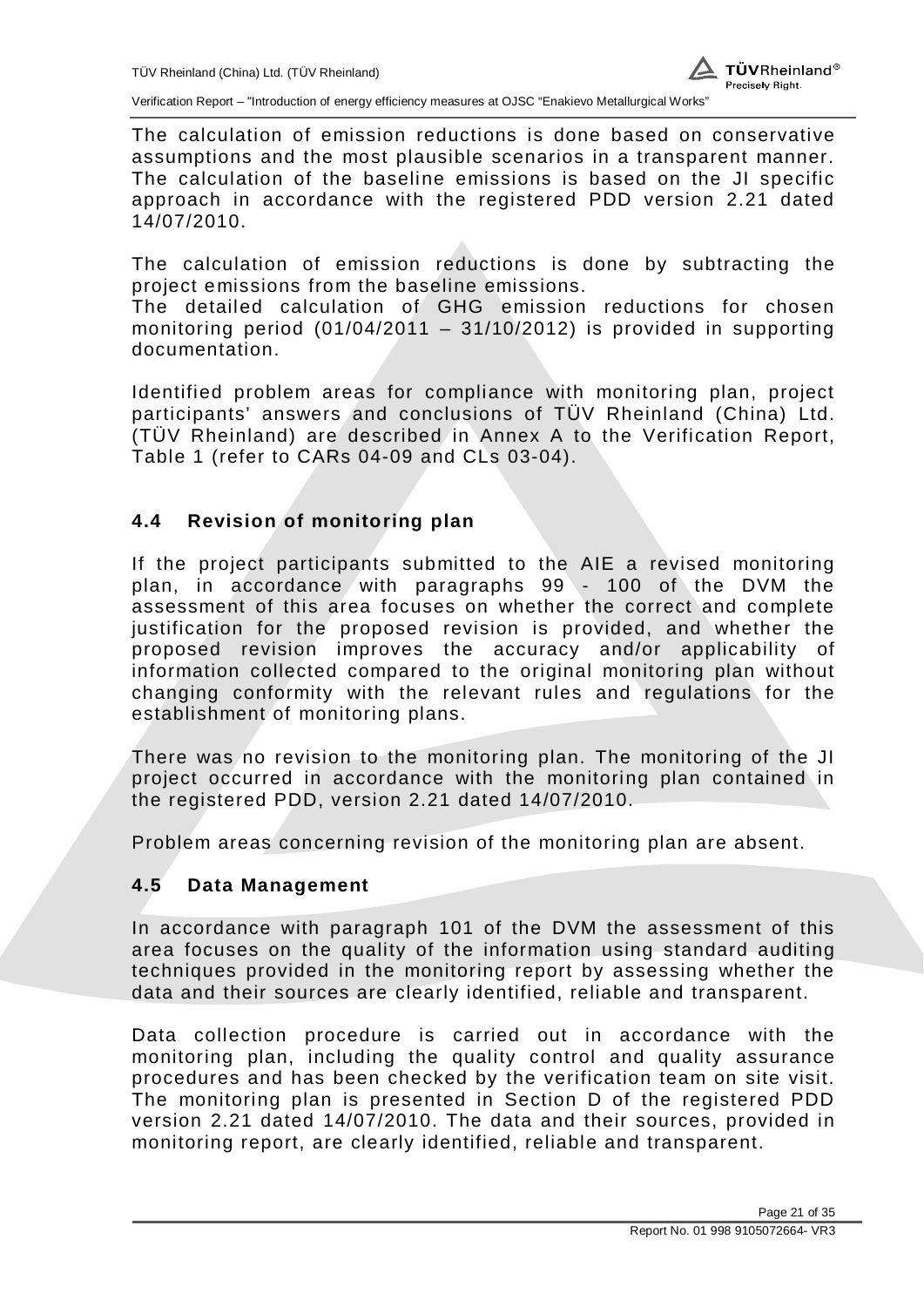The evidence and records used for the monitoring are maintained in a traceable manner. Verification team got an access to all necessary data on monitoring system and emission reductions and received necessary evidence on site visit.

The data collection and management system for the project is in accordance with the monitoring plan as described in the registered PDD version 2.21 dated 14/07/2010.

Identified problem areas for data management, project participants' answers and conclusions of TÜV Rheinland (China) Ltd. (TÜV Rheinland) are described in Annex A to the Verification Report (refer to CARs 10-12 and CLs 05-06).

#### **4.6 Assessment of data and calculation of greenhouse gas emission reductions**

The verification team of TÜV Rheinland (China) Ltd. (TÜV Rheinland) verified that all parameters are used correctly in the calculations, all results are verifiable and transparent, all assumptions are described and based on verifiable evidence and calculations are done in accordance with the pre-defined formulae from registered PDD version 2.21 dated 14/07/2010.

According to the Monitoring Report, version 2.0 dated 03/12/2012 and GHG emission reductions calculation spreadsheet in Excel format the emissions for the project scenario, emissions for the baseline scenario and emission reductions for chosen monitoring period (01/04/2011 – 31/10/2012) are provided in table 7 below.

| Table 7 - Results for Emission Reductions for Monitoring Period                |                                      |  |  |  |  |
|--------------------------------------------------------------------------------|--------------------------------------|--|--|--|--|
| <b>Monitoring Period:</b>                                                      | $\overline{01/04/2011} - 31/10/2012$ |  |  |  |  |
| Emissions for the project scenario: $\frac{1}{2}$ 7 582 414 tCO <sub>2</sub> e |                                      |  |  |  |  |
| Emissions for the baseline scenario:   8 255 454 $tCO2e$                       |                                      |  |  |  |  |
| Emission reductions:                                                           | 673 040 tCO <sub>2</sub> e           |  |  |  |  |

### **4.7 Remaining issues, CARs, FARs from previous determination/verification**

There were no issues remained from the previous verification.

- o0o -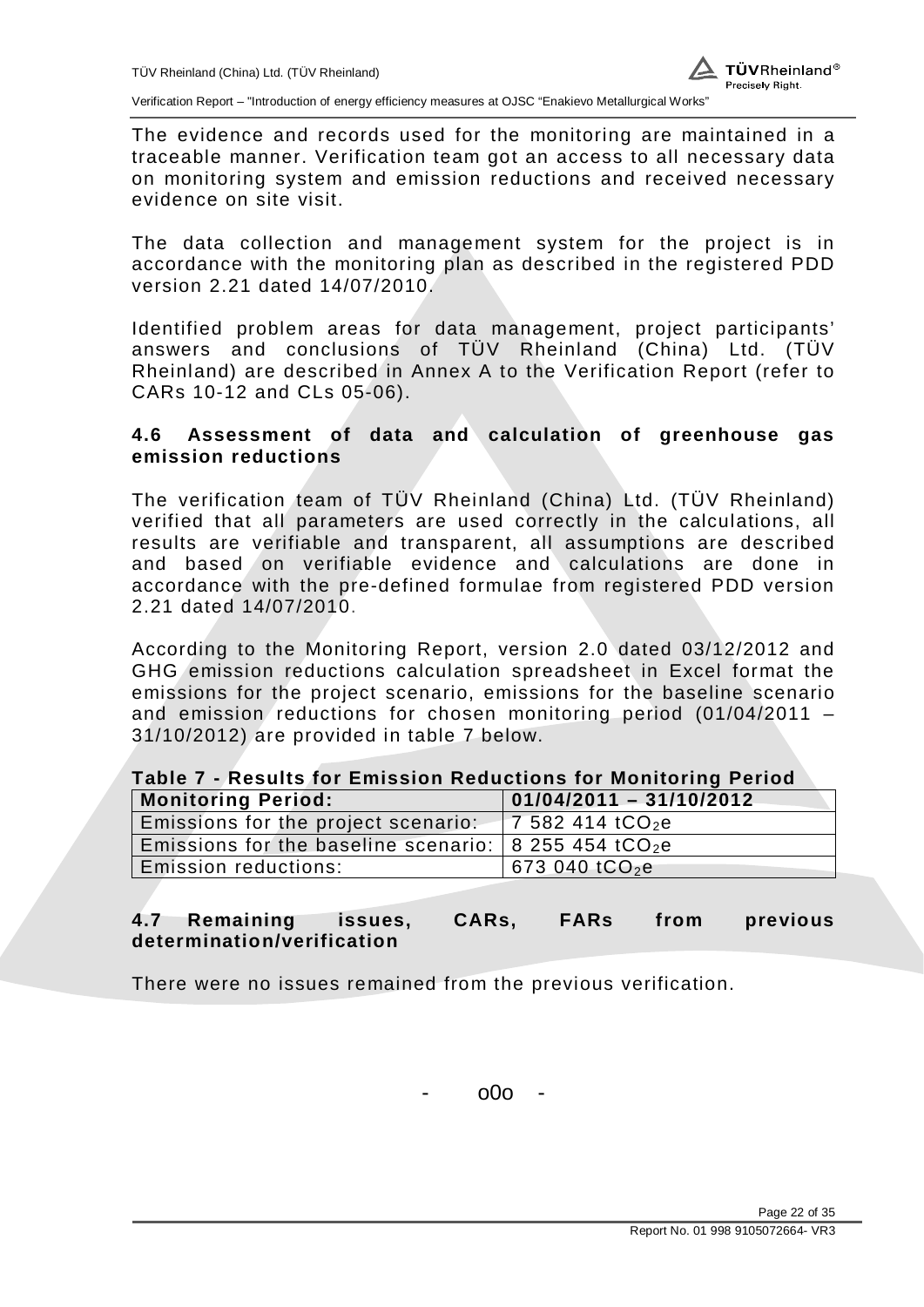

## **ANNEX A - VERIFICATION PROTOCOL**

#### **Table 1 - Requirements Checklist**

| <b>CHECKLIST QUESTION</b>                                                                                                                                                                                                                                                        | DVM*<br>paragr<br>aph | <b>Draft Conclusion</b>                                                                                                                                                                                                                                                                                                                                                                                                                                                                             | Action requested to project<br>participants                                                                                             | <b>Final</b><br><b>Conclusi</b><br>on |
|----------------------------------------------------------------------------------------------------------------------------------------------------------------------------------------------------------------------------------------------------------------------------------|-----------------------|-----------------------------------------------------------------------------------------------------------------------------------------------------------------------------------------------------------------------------------------------------------------------------------------------------------------------------------------------------------------------------------------------------------------------------------------------------------------------------------------------------|-----------------------------------------------------------------------------------------------------------------------------------------|---------------------------------------|
| 1. Project approvals by Parties Involved                                                                                                                                                                                                                                         |                       |                                                                                                                                                                                                                                                                                                                                                                                                                                                                                                     |                                                                                                                                         |                                       |
| 1.1. Has the DFPs of at least one Party involved,<br>other than the host Party, issued a written project<br>approval when submitting the first verification report<br>to the secretariat for publication in accordance with<br>paragraph 38 of the JI guidelines, at the latest? | 90                    | <b>The</b><br>JI<br>project<br>"Implementation of energy<br>efficiency measures at OJSC<br>"Enakievo<br>Metallurgical<br>received the<br>Works" has<br>of Approval from<br>Letter<br>Ukraine, reference 166/23/7<br>dated 26/01/2011. The Letter<br>of Approval from the investor<br>Netherlands,<br>country<br>reference<br>2010JI28<br>was<br>issued on 08/09/2010, the<br>Letter of Approval from the<br>investor country Switzerland,<br>J294-0485<br>reference<br>was<br>issued on 28.06.2011. | CL 01.<br>Please clarify why the list of project<br>participants indicated in the MR is<br>different from that indicated in the<br>PDD. | OK                                    |
| 1.2. Are all the written project approvals by Parties<br>involved unconditional?                                                                                                                                                                                                 | 91                    | All<br>written<br>project<br>the<br>Parties<br>approvals<br>by the<br>involved are unconditional.                                                                                                                                                                                                                                                                                                                                                                                                   |                                                                                                                                         | <b>OK</b>                             |
| 2. Project implementation                                                                                                                                                                                                                                                        |                       |                                                                                                                                                                                                                                                                                                                                                                                                                                                                                                     |                                                                                                                                         |                                       |
| 2.1. Has the<br>implemented<br>project<br>been<br>in<br>accordance with the PDD regarding which the<br>determination has been deemed final and is so listed                                                                                                                      | 92                    | The JI project has registration<br>number UA1000224.                                                                                                                                                                                                                                                                                                                                                                                                                                                | <b>CAR 01.</b><br>Please add reference to the project                                                                                   | OK                                    |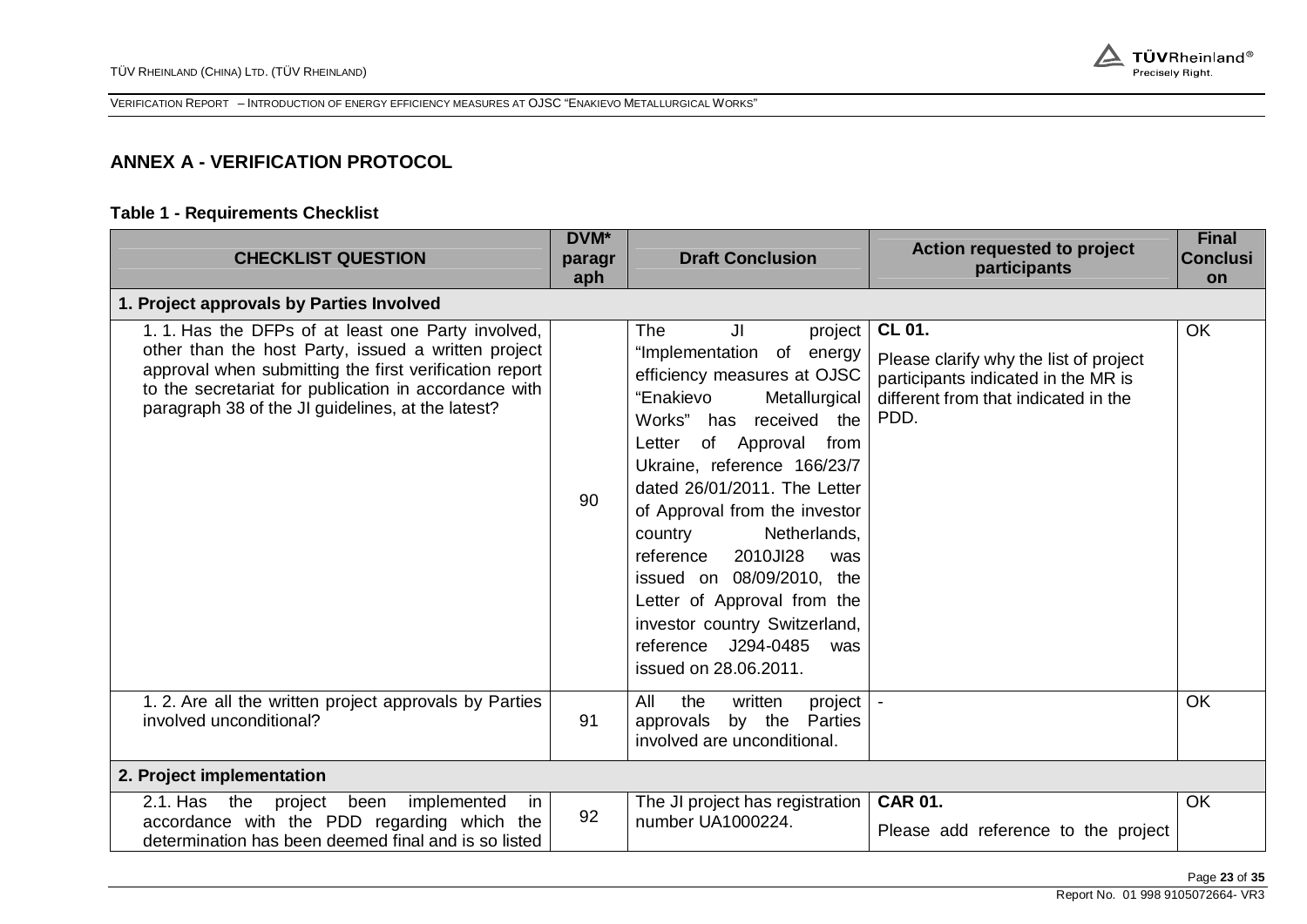#### TÜV RHEINLAND (CHINA) LTD. (TÜV RHEINLAND)



| <b>CHECKLIST QUESTION</b>                                                            | DVM*<br>paragr<br>aph | <b>Draft Conclusion</b>                                                                                                                                                                                                                                                                                                                                                                                                                                                                                                                                                                                                                                                           | Action requested to project<br>participants                                                                                                                                                                                                                                                                                                                                                                                                                                                                                | <b>Final</b><br><b>Conclusi</b><br>on |
|--------------------------------------------------------------------------------------|-----------------------|-----------------------------------------------------------------------------------------------------------------------------------------------------------------------------------------------------------------------------------------------------------------------------------------------------------------------------------------------------------------------------------------------------------------------------------------------------------------------------------------------------------------------------------------------------------------------------------------------------------------------------------------------------------------------------------|----------------------------------------------------------------------------------------------------------------------------------------------------------------------------------------------------------------------------------------------------------------------------------------------------------------------------------------------------------------------------------------------------------------------------------------------------------------------------------------------------------------------------|---------------------------------------|
| on the UNFCCC JI website?                                                            |                       |                                                                                                                                                                                                                                                                                                                                                                                                                                                                                                                                                                                                                                                                                   | page at the UNFCCC website where<br>the written project approvals are<br>available.                                                                                                                                                                                                                                                                                                                                                                                                                                        |                                       |
|                                                                                      |                       |                                                                                                                                                                                                                                                                                                                                                                                                                                                                                                                                                                                                                                                                                   | <b>CAR 02.</b>                                                                                                                                                                                                                                                                                                                                                                                                                                                                                                             |                                       |
|                                                                                      |                       |                                                                                                                                                                                                                                                                                                                                                                                                                                                                                                                                                                                                                                                                                   | Please<br>provide a year-by-year<br>analysis of the deviation of actual<br>emission reductions compared to the<br>estimates in the registered PDD in<br>Section E.5.                                                                                                                                                                                                                                                                                                                                                       |                                       |
| 2.2. What is the status of operation of the project<br>during the monitoring period? | 93                    | aims<br>The<br>project<br>at<br>introduction<br>of<br>energy<br>efficiency measures that will<br>improve<br>environmental<br>conditions at the plant and on<br>a local level; greenhouse gas<br>emission reductions will be<br>The<br>achieved.<br>project<br>measures will also reduce<br>energy costs per unit of iron<br>and steel.<br>In December 2006<br>Linde<br>unit<br>oxygen<br>was<br>commissioned.<br>The<br>blast<br>furnace #5 was implemented<br>in 2007 in accordance to<br>registered PDD version 2.21.<br>The boiler #7 of CHPP was<br>commissioned<br>after<br>the<br>reconstruction in March 2010.<br>Boiler #6 of CHPP<br>was<br>after<br>the<br>commissioned | <b>CAR 03.</b><br>Please<br>correct<br>the<br>tenses<br>in<br>description of the project activity from<br>the future into the past where<br>necessary in Section A to represent<br>actual<br>status<br>of<br>the<br>project<br>implementation.<br>CL 02.<br>Please clarify how the technological<br>breakdowns<br>the<br>at<br>enterprise<br>described in Section B.1.1. influenced<br>the amount of emission reduction<br>during the monitoring period. Were<br>there any GHG leakages associated<br>with the breakdowns? | <b>OK</b>                             |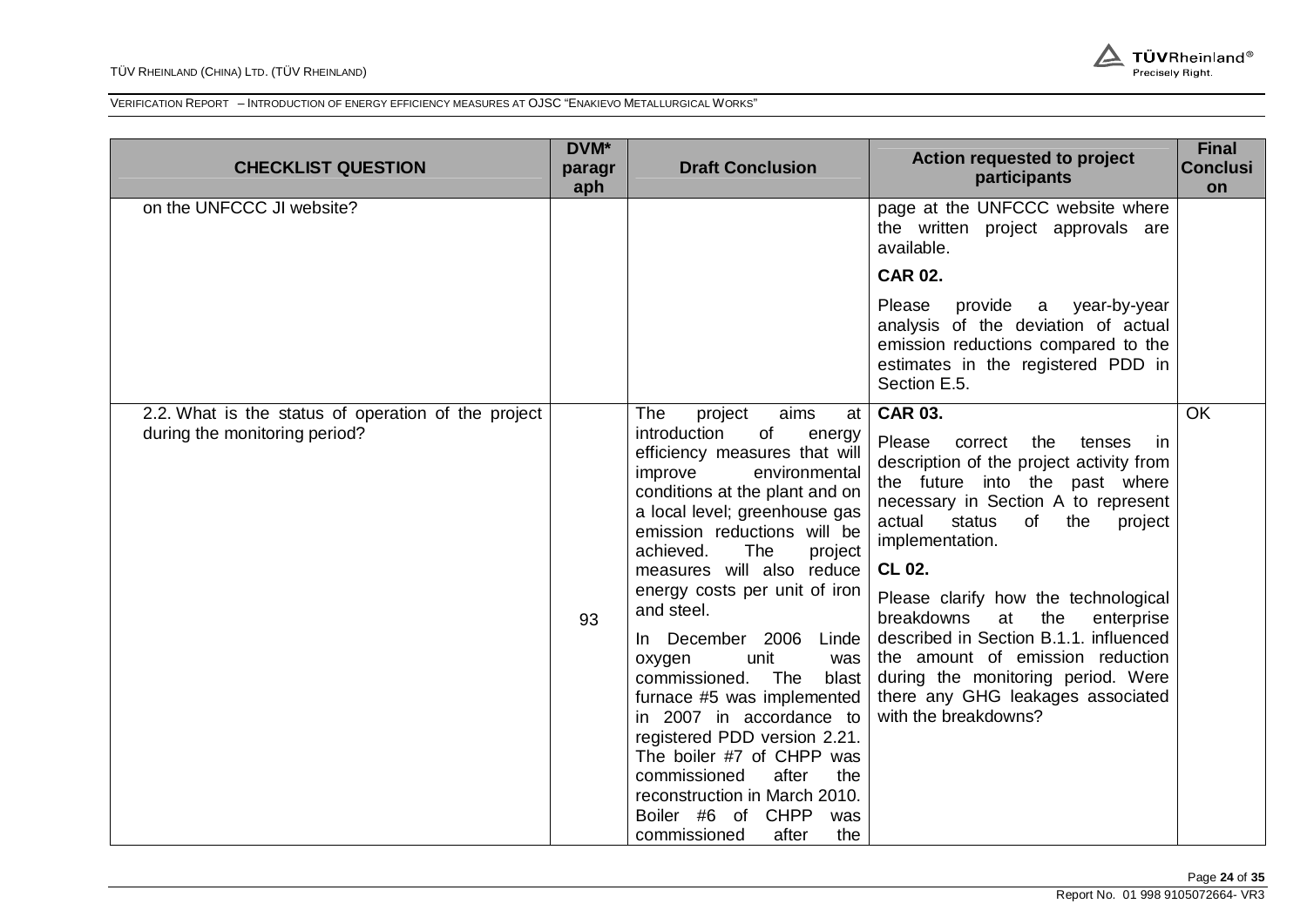#### TÜV RHEINLAND (CHINA) LTD. (TÜV RHEINLAND)



| <b>CHECKLIST QUESTION</b>                                                                                                                                                                                         | DVM*<br>paragr<br>aph | <b>Draft Conclusion</b>                                                                                                                                                                                                    | Action requested to project<br>participants                                                                                                        | <b>Final</b><br><b>Conclusi</b><br>on |
|-------------------------------------------------------------------------------------------------------------------------------------------------------------------------------------------------------------------|-----------------------|----------------------------------------------------------------------------------------------------------------------------------------------------------------------------------------------------------------------------|----------------------------------------------------------------------------------------------------------------------------------------------------|---------------------------------------|
|                                                                                                                                                                                                                   |                       | reconstruction in February<br>2011.<br>During the monitoring period<br>reconstructed<br>the<br>blast<br>#3<br>furnace<br>was<br>commissioned (19/12/2011).<br>Corresponding<br>of<br>act<br>blast<br>acceptance for<br>the |                                                                                                                                                    |                                       |
|                                                                                                                                                                                                                   |                       | furnace<br>is<br>presented<br>separately.<br>Due to unexpected technical                                                                                                                                                   |                                                                                                                                                    |                                       |
|                                                                                                                                                                                                                   |                       | complexity of reconstruction<br>as well as lack of financing,<br>the commissioning of the new<br>K-1700<br>compressor<br>is<br>delayed. Commissioning<br>of<br>the Compressor K-1700 is<br>expected in August 2013.        |                                                                                                                                                    |                                       |
| 3. Compliance with monitoring plan                                                                                                                                                                                |                       |                                                                                                                                                                                                                            |                                                                                                                                                    |                                       |
| 3.1. Did the monitoring occur in accordance with the<br>monitoring plan included in the PDD regarding which<br>the determination has been deemed final?                                                           | 94                    | The determined monitoring<br>plan is contained in the<br>registered PDD version 2.21<br>14/07/2010.<br>dated<br><b>There</b><br>were no any changes or<br>corrections to the registered<br>monitoring plan.                | CL 03.<br>Please indicate the position of the<br>person responsible for the monitoring<br>report at the PJSC<br>"Enakievo<br>Metallurgical Works". | OK                                    |
| 3.2. For calculating the emission reductions or<br>enhancements of net removals, were key factors,<br>e.g. those listed in 23 (b) (i)-(vii) of DVM, influencing<br>the baseline emissions or net removals and the | 95(a)                 | For calculating the emission<br>reductions the key factors,<br>e.g. those listed in 23 (b) (i)-<br>(vii) of DVM, influencing the                                                                                           |                                                                                                                                                    | OK                                    |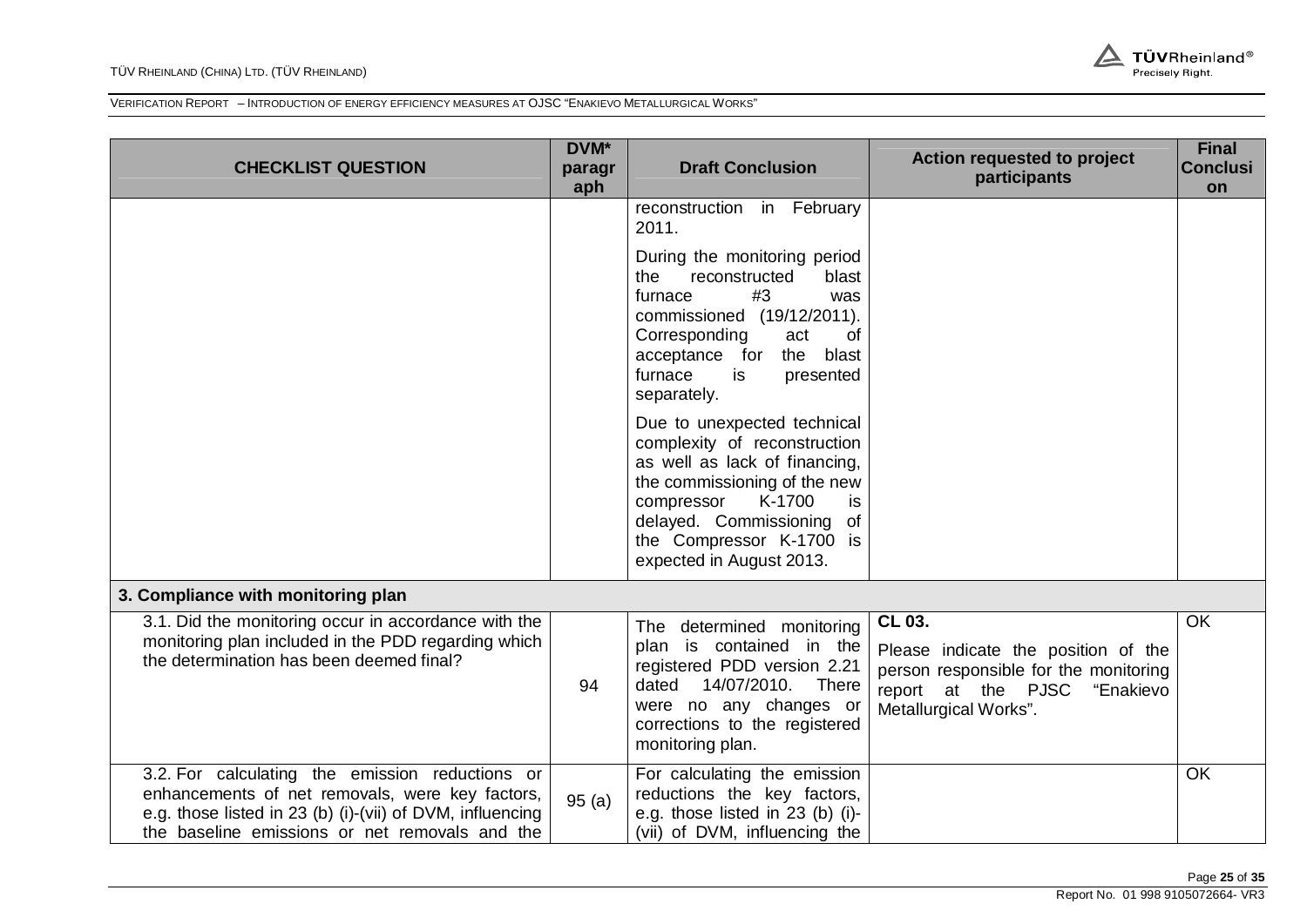

| baseline emissions and the<br>activity level of the project and the emissions or<br>removals as well as risks associated with the project<br>activity level of the project<br>and the emissions as well as<br>taken into account, as appropriate?<br>risks associated with the<br>project were taken<br>into<br>account, as appropriate. For<br>more details please see<br>Section B of the registered<br>PDD version 2.21 dated<br>14/07/2010.<br><b>CAR 04.</b><br><b>OK</b><br>During the monitoring the<br>3.3. Are data sources used for calculating emission                                                                                                                                                                                                                                                                     | <b>CHECKLIST QUESTION</b> | DVM*<br>paragr<br>aph | <b>Draft Conclusion</b> | Action requested to project<br>participants | <b>Final</b><br><b>Conclusi</b><br>on |
|----------------------------------------------------------------------------------------------------------------------------------------------------------------------------------------------------------------------------------------------------------------------------------------------------------------------------------------------------------------------------------------------------------------------------------------------------------------------------------------------------------------------------------------------------------------------------------------------------------------------------------------------------------------------------------------------------------------------------------------------------------------------------------------------------------------------------------------|---------------------------|-----------------------|-------------------------|---------------------------------------------|---------------------------------------|
|                                                                                                                                                                                                                                                                                                                                                                                                                                                                                                                                                                                                                                                                                                                                                                                                                                        |                           |                       |                         |                                             |                                       |
| reductions or enhancements of net removals clearly<br>data used for calculating<br>The<br>parameter OXIDj used<br>is<br>identified, reliable and transparent?<br>reductions<br>emission<br>have<br>formulae 3 and 26 is not described in<br>been taken from the next<br>the MR and is not applied for<br>sources:<br>calculation in the Excel spreadsheet.<br>Please describe the<br>parameter<br>Technical reports of the<br>including the data source and value or<br>plant;<br>provide the necessary explanations.<br>Certificates from material<br>and fuel suppliers;<br>Ukraine's<br>National<br>95(b)<br>Inventory Report of GHG<br>Sources and Sinks 1990<br>to 2010;<br>"Regarding<br>Order<br>specific<br>approval<br>of<br>carbon dioxide emission<br>factors in 2008" by the<br>Ukrainian DFP;<br>2006 IPCC Guidelines for |                           |                       |                         |                                             |                                       |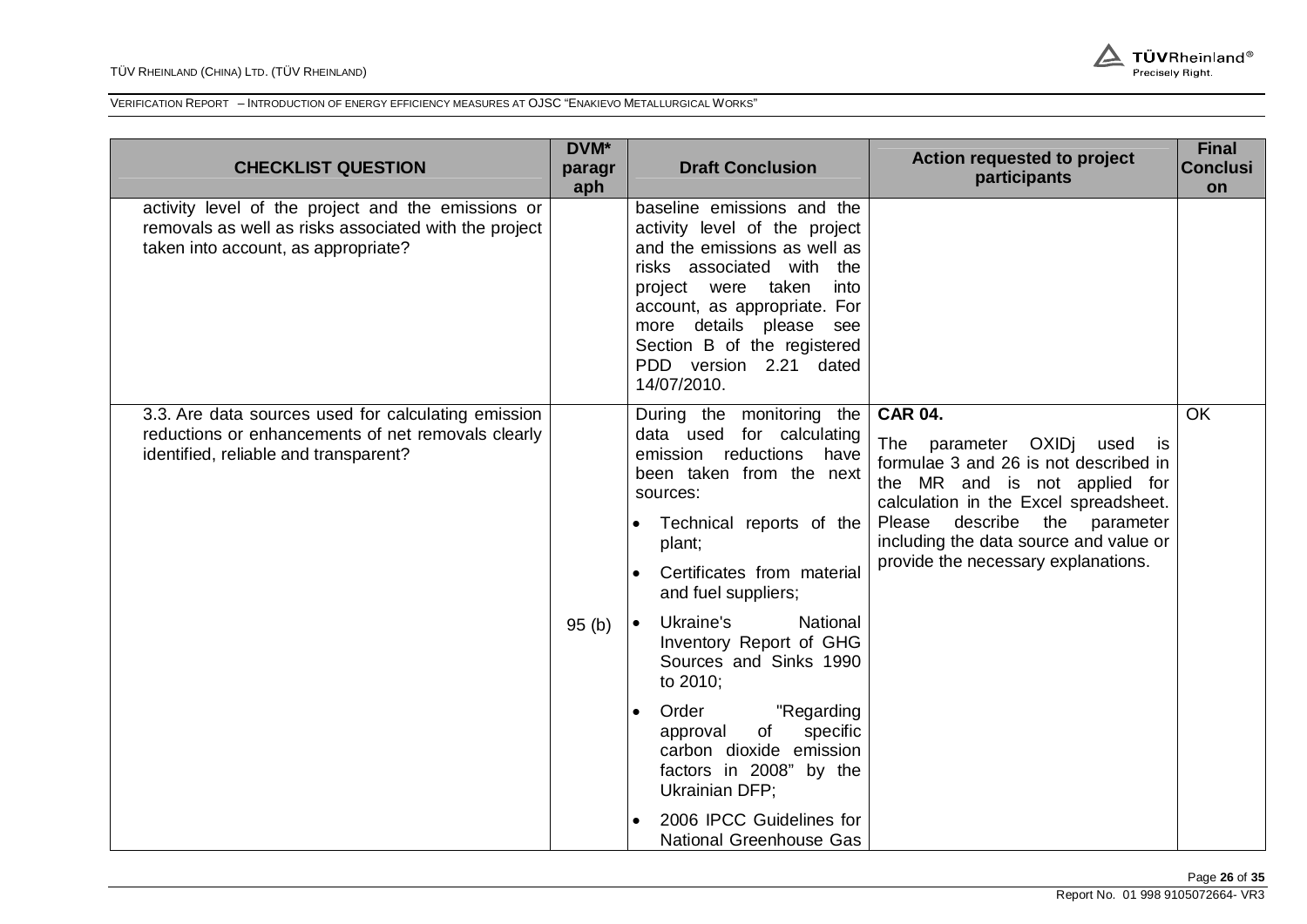#### TÜV RHEINLAND (CHINA) LTD. (TÜV RHEINLAND)



| <b>CHECKLIST QUESTION</b>                                                                                                                                                                      | DVM*<br>paragr<br>aph | <b>Draft Conclusion</b>                                                                                                                                                                                   | Action requested to project<br>participants                                                                              | <b>Final</b><br><b>Conclusi</b><br>on |
|------------------------------------------------------------------------------------------------------------------------------------------------------------------------------------------------|-----------------------|-----------------------------------------------------------------------------------------------------------------------------------------------------------------------------------------------------------|--------------------------------------------------------------------------------------------------------------------------|---------------------------------------|
|                                                                                                                                                                                                |                       | Inventories;<br>Statistical documents of<br>the plant.<br>The data sources used for                                                                                                                       |                                                                                                                          |                                       |
|                                                                                                                                                                                                |                       | calculating<br>emission<br>reductions are reliable and<br>transparent.                                                                                                                                    |                                                                                                                          |                                       |
| 3.4. Are emission factors, including default emission<br>factors, if used for calculating the emission<br>reductions or enhancements of net removals,                                          |                       | The emission factors, used<br>for calculating the emission<br>reductions are:                                                                                                                             |                                                                                                                          | OK                                    |
| selected by carefully balancing accuracy and<br>reasonableness, and appropriately justified of the<br>choice?                                                                                  |                       | Emission factor for<br>power consumption;                                                                                                                                                                 |                                                                                                                          |                                       |
|                                                                                                                                                                                                | 95(c)                 | Emission factors for<br>natural gas, coal,<br>coke.<br>dolomite<br>and<br>lime<br>consumption;                                                                                                            |                                                                                                                          |                                       |
|                                                                                                                                                                                                |                       | Emission factor for<br>coke production.                                                                                                                                                                   |                                                                                                                          |                                       |
|                                                                                                                                                                                                |                       | The choice of these emission<br>factors<br>is<br>appropriately<br>justified in the PDD version<br>2.21 dated 14/07/2010 and in<br>general<br>accuracy<br>and<br>reasonableness are carefully<br>balanced. |                                                                                                                          |                                       |
| 3.5. Is the calculation of emission reductions or<br>enhancements of net removals calculated based on<br>conservative assumptions and the most plausible<br>scenarios in a transparent manner? | 95(d)                 | The calculation of baseline<br>and<br>project emissions is<br>JI<br>based<br>on<br>specific<br>approach in accordance with                                                                                | <b>CAR 05.</b><br>Please correct the monitoring<br>parameters in the MR and Excel<br>spreadsheet according to the actual | OK                                    |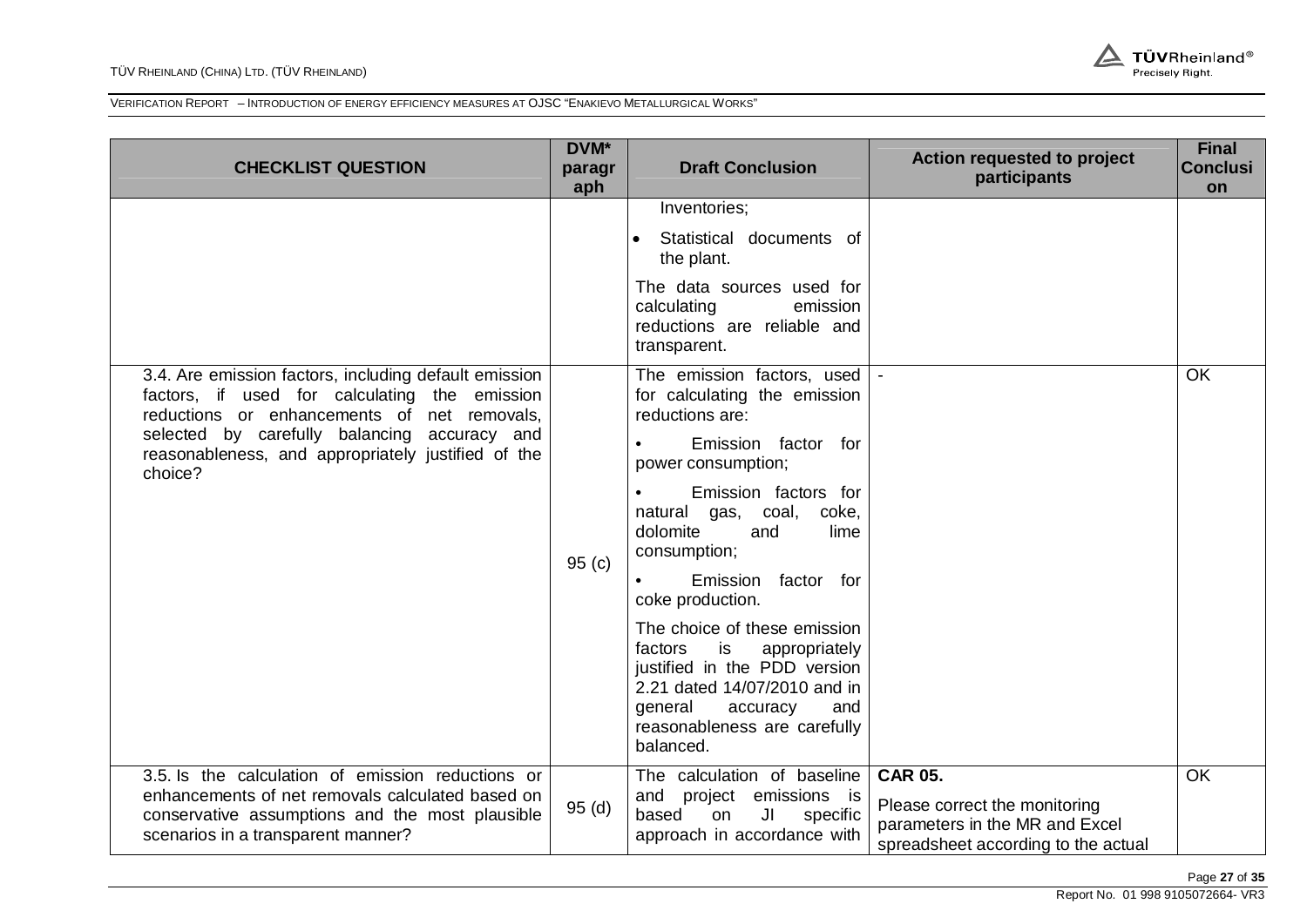#### TÜV RHEINLAND (CHINA) LTD. (TÜV RHEINLAND)



| <b>CHECKLIST QUESTION</b> | DVM*<br>paragr<br>aph | <b>Draft Conclusion</b>                                                                                                                                                                                                    | Action requested to project<br>participants                                                                                                                                               | <b>Final</b><br><b>Conclusi</b><br>on |
|---------------------------|-----------------------|----------------------------------------------------------------------------------------------------------------------------------------------------------------------------------------------------------------------------|-------------------------------------------------------------------------------------------------------------------------------------------------------------------------------------------|---------------------------------------|
|                           |                       | registered PDD version 2.21<br>dated 14/07/2010.                                                                                                                                                                           | data and recalculate project<br>emissions, baseline emissions and<br>emission reductions.                                                                                                 |                                       |
|                           |                       | The calculation of emission                                                                                                                                                                                                | <b>CAR 06.</b>                                                                                                                                                                            |                                       |
|                           |                       | reductions<br>is<br>done<br>by<br>the<br>subtracting<br>project<br>emissions from the baseline<br>emissions.                                                                                                               | Please add the description of fuel and<br>materials under the index "i" to the<br>description of the parameters in the<br>formulae in Section E.                                          |                                       |
|                           |                       |                                                                                                                                                                                                                            | <b>CAR 07.</b>                                                                                                                                                                            |                                       |
|                           |                       | <b>Baseline</b><br>emissions<br>are<br>presented<br>as a sum of<br>baseline emissions from the<br>blast furnaces, from<br>the<br>electricity consumption<br>for<br>oxygen and compressed air<br>production, from the power | The value of the historical<br>consumption of coke in the MR and<br>Excel spreadsheet are different.<br>Please correct where necessary.<br><b>CAR 08.</b><br>The values of historical and |                                       |
|                           |                       | plant<br>and<br>from<br>coke<br>production.                                                                                                                                                                                | monitoring data in Sections D.1. and<br>D.2. are rounded to the integer.<br>Please add the relevant explanation to<br>the MR.                                                             |                                       |
|                           |                       | Project<br>emissions<br>are<br>presented as a sum of project                                                                                                                                                               | <b>CAR 09.</b>                                                                                                                                                                            |                                       |
|                           |                       | emissions from the blast<br>furnaces, from the electricity<br>consumption for oxygen and<br>compressed air production,<br>and from the power plant.                                                                        | The data units of steam consumption<br>presented in Section D.2. are [Gcal]<br>while those in Section E are [t].<br>Please conform the data units of<br>steam consumption in the MR.      |                                       |
|                           |                       |                                                                                                                                                                                                                            | <b>CL 04.</b>                                                                                                                                                                             |                                       |
|                           |                       |                                                                                                                                                                                                                            | Please clarify if the calculation of<br>emission reductions is based on                                                                                                                   |                                       |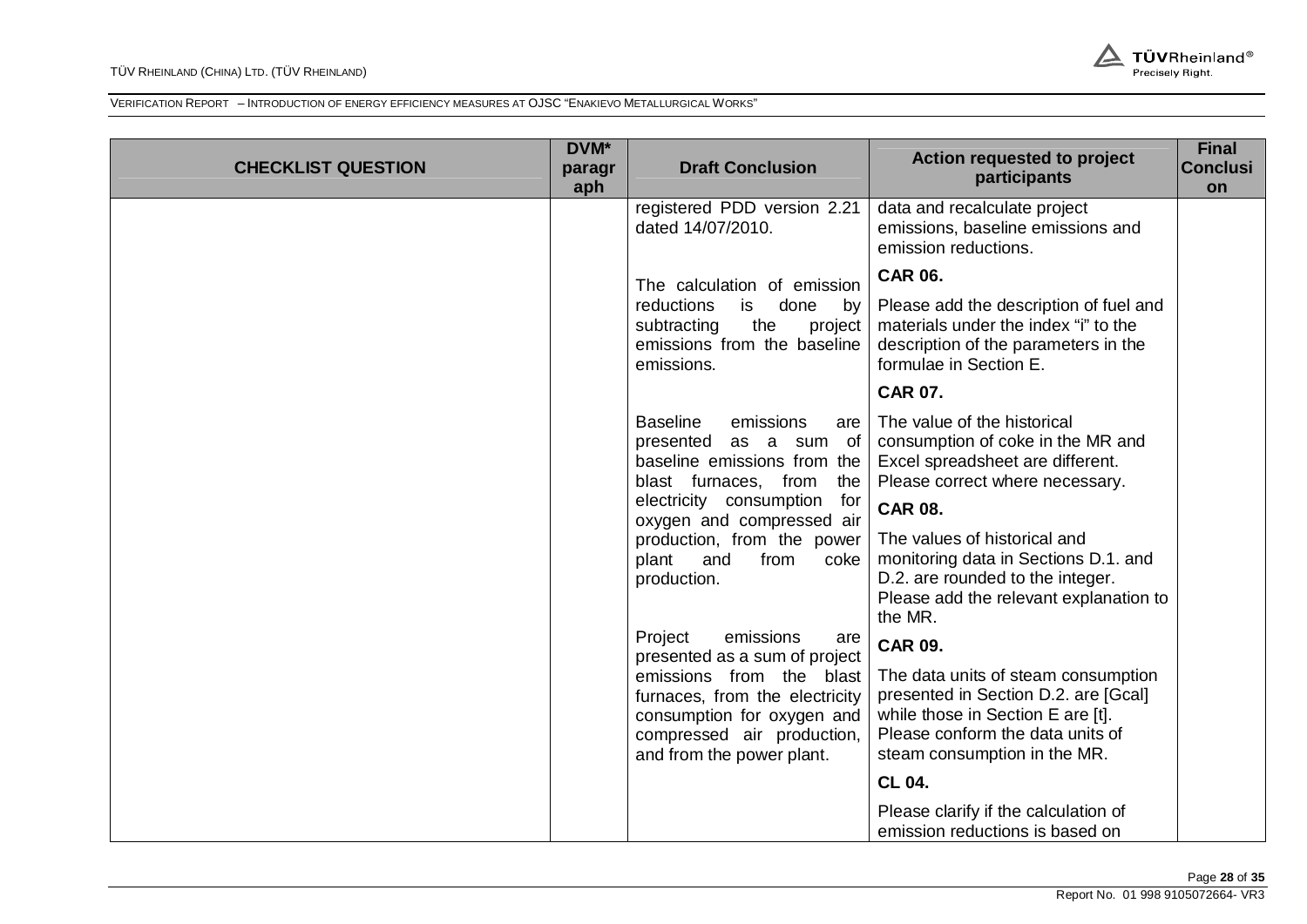

| <b>CHECKLIST QUESTION</b>                                                                                                                                                                                                                                                                                                       | DVM*<br>paragr<br>aph | <b>Draft Conclusion</b>                                                                                                                                                                                                                                                           | Action requested to project<br>participants                                                                                                                                                                                                                  | <b>Final</b><br><b>Conclusi</b><br>on |  |  |
|---------------------------------------------------------------------------------------------------------------------------------------------------------------------------------------------------------------------------------------------------------------------------------------------------------------------------------|-----------------------|-----------------------------------------------------------------------------------------------------------------------------------------------------------------------------------------------------------------------------------------------------------------------------------|--------------------------------------------------------------------------------------------------------------------------------------------------------------------------------------------------------------------------------------------------------------|---------------------------------------|--|--|
|                                                                                                                                                                                                                                                                                                                                 |                       |                                                                                                                                                                                                                                                                                   | conservative assumptions.                                                                                                                                                                                                                                    |                                       |  |  |
| 4. Applicable to JI SSC projects only                                                                                                                                                                                                                                                                                           |                       |                                                                                                                                                                                                                                                                                   |                                                                                                                                                                                                                                                              |                                       |  |  |
| 4.1. Is the relevant threshold to be classified as JI<br>SSC project not exceeded during the monitoring<br>period on an annual average basis?<br>If the threshold is exceeded, is the maximum<br>emission reduction level estimated in the PDD for<br>the JI SSC project or the bundle for the monitoring<br>period determined? | 96                    | N/A                                                                                                                                                                                                                                                                               | N/A                                                                                                                                                                                                                                                          | OK                                    |  |  |
| 5. Revision of monitoring plan<br>Applicable only if monitoring plan is revised by project participants                                                                                                                                                                                                                         |                       |                                                                                                                                                                                                                                                                                   |                                                                                                                                                                                                                                                              |                                       |  |  |
| 5.1. Did the project participants provide an<br>appropriate justification for the proposed revision?                                                                                                                                                                                                                            | 99(a)                 | N/A                                                                                                                                                                                                                                                                               | N/A                                                                                                                                                                                                                                                          | OK                                    |  |  |
| 5.2. Does the proposed revision improve the<br>accuracy and/or applicability of information collected<br>compared to the original monitoring plan without<br>changing conformity with the relevant rules and<br>regulations for the establishment of monitoring<br>plans?                                                       | 99(b)                 | N/A                                                                                                                                                                                                                                                                               | N/A                                                                                                                                                                                                                                                          | <b>OK</b>                             |  |  |
| 6. Data management                                                                                                                                                                                                                                                                                                              |                       |                                                                                                                                                                                                                                                                                   |                                                                                                                                                                                                                                                              |                                       |  |  |
| 4.1. Is the implementation of data collection<br>procedures in accordance with the monitoring plan,<br>including the quality control and quality assurance<br>procedures?                                                                                                                                                       | 101 $(a)$             | The data collection procedure<br>has been implemented in<br>with<br>accordance<br>the<br>monitoring plan as described<br>in the registered PDD version<br>2.21 dated 14/07/2010.<br>However the data collection<br>procedure, quality control and<br>quality assurance procedures | <b>CAR 10.</b><br>Please provide more detailed<br>description of responsibilities of the<br>plant departments regarding the<br>monitoring to section C. Add the<br>description of the department<br>responsible for calibration of<br>measurement equipment. | OK                                    |  |  |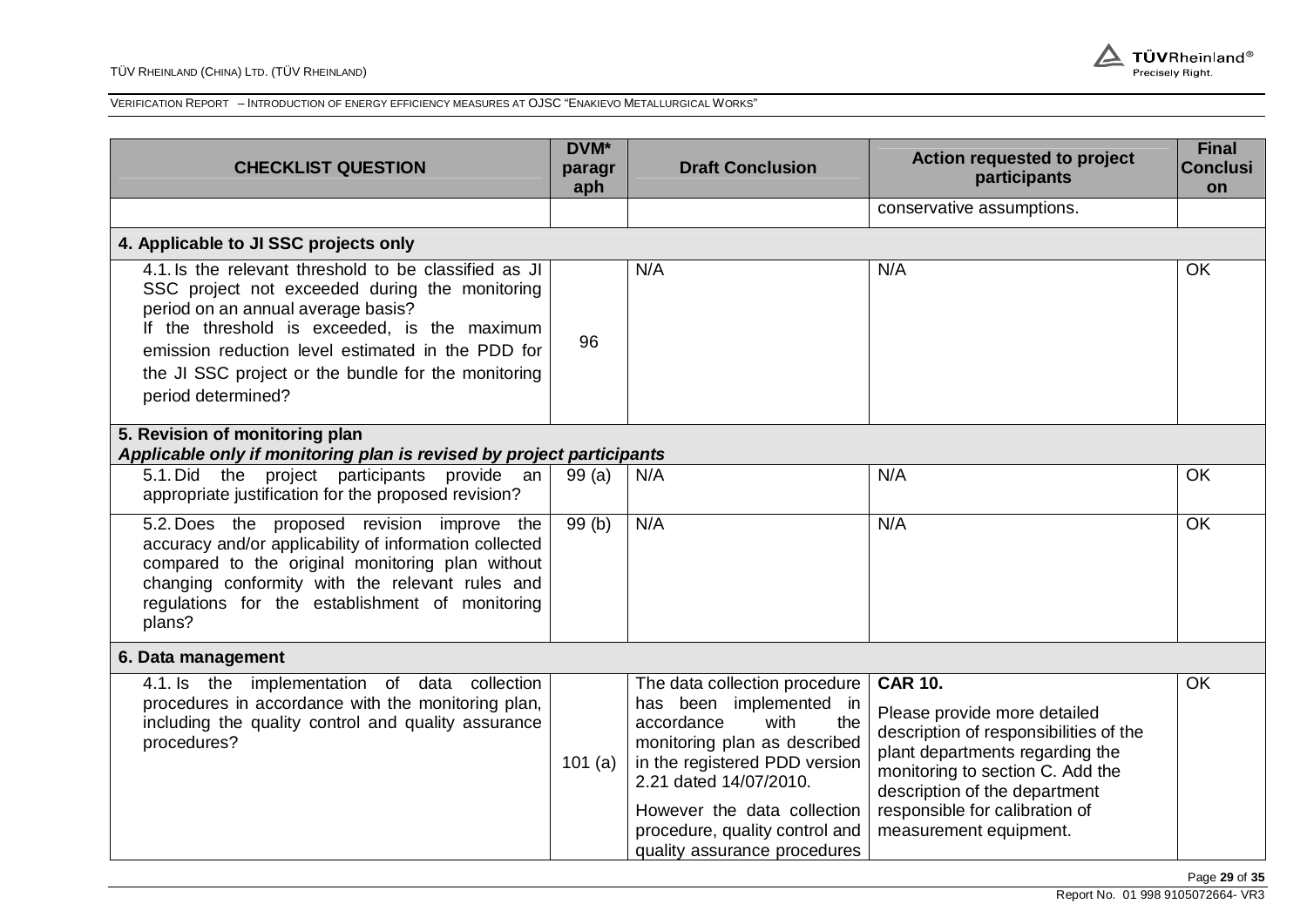#### TÜV RHEINLAND (CHINA) LTD. (TÜV RHEINLAND)



| <b>CHECKLIST QUESTION</b>                                                                           | DVM*<br>paragr<br>aph | <b>Draft Conclusion</b>                                                                                                                                                                                                                                                                                                                                                                                                                                                                                                                                                                                                                            | <b>Action requested to project</b><br>participants                                                                                                                                                                                                                    | <b>Final</b><br><b>Conclusi</b><br>on |
|-----------------------------------------------------------------------------------------------------|-----------------------|----------------------------------------------------------------------------------------------------------------------------------------------------------------------------------------------------------------------------------------------------------------------------------------------------------------------------------------------------------------------------------------------------------------------------------------------------------------------------------------------------------------------------------------------------------------------------------------------------------------------------------------------------|-----------------------------------------------------------------------------------------------------------------------------------------------------------------------------------------------------------------------------------------------------------------------|---------------------------------------|
|                                                                                                     |                       | applied during the monitoring<br>period are not sufficiently<br>described in the monitoring<br>report.                                                                                                                                                                                                                                                                                                                                                                                                                                                                                                                                             | <b>CAR 11.</b><br>Please include all quality control and<br>quality assurance procedures relevant<br>to the monitoring to Section D of the<br>MR. Provide the description of actions<br>to be undertaken when the particular<br>monitoring data is absent or invalid. |                                       |
|                                                                                                     |                       |                                                                                                                                                                                                                                                                                                                                                                                                                                                                                                                                                                                                                                                    | CL 05.                                                                                                                                                                                                                                                                |                                       |
|                                                                                                     |                       |                                                                                                                                                                                                                                                                                                                                                                                                                                                                                                                                                                                                                                                    | Please reference the description of<br>abbreviations used in Figure 3.                                                                                                                                                                                                |                                       |
| 4.2. Is the function of the monitoring equipment,<br>including its calibration status, is in order? | 101(b)                | During the site visit it was<br>confirmed<br>that<br>the<br>equipment<br>measurement<br>applied for monitoring is<br>subject to regular checks and<br>calibrations. The Shop of<br>Measurement Systems and<br>Thermal Automatic and the<br>central laboratory of the plant<br>are responsible for the proper<br>functioning and calibration of<br>the measurement equipment<br>and perform all the necessary<br>procedures. The passports<br>and calibration evidences of<br>the measurement equipment<br>are duly kept.<br>However during the site visit<br>it has been revealed<br>that<br>the<br>data<br>some<br>on<br>equipment<br>measurement | CL 06.<br>Please provide clarification why serial<br>number of the natural gas flow meter<br>measuring the consumption at BF#3<br>is different from that presented in the<br>MR.                                                                                      | <b>OK</b>                             |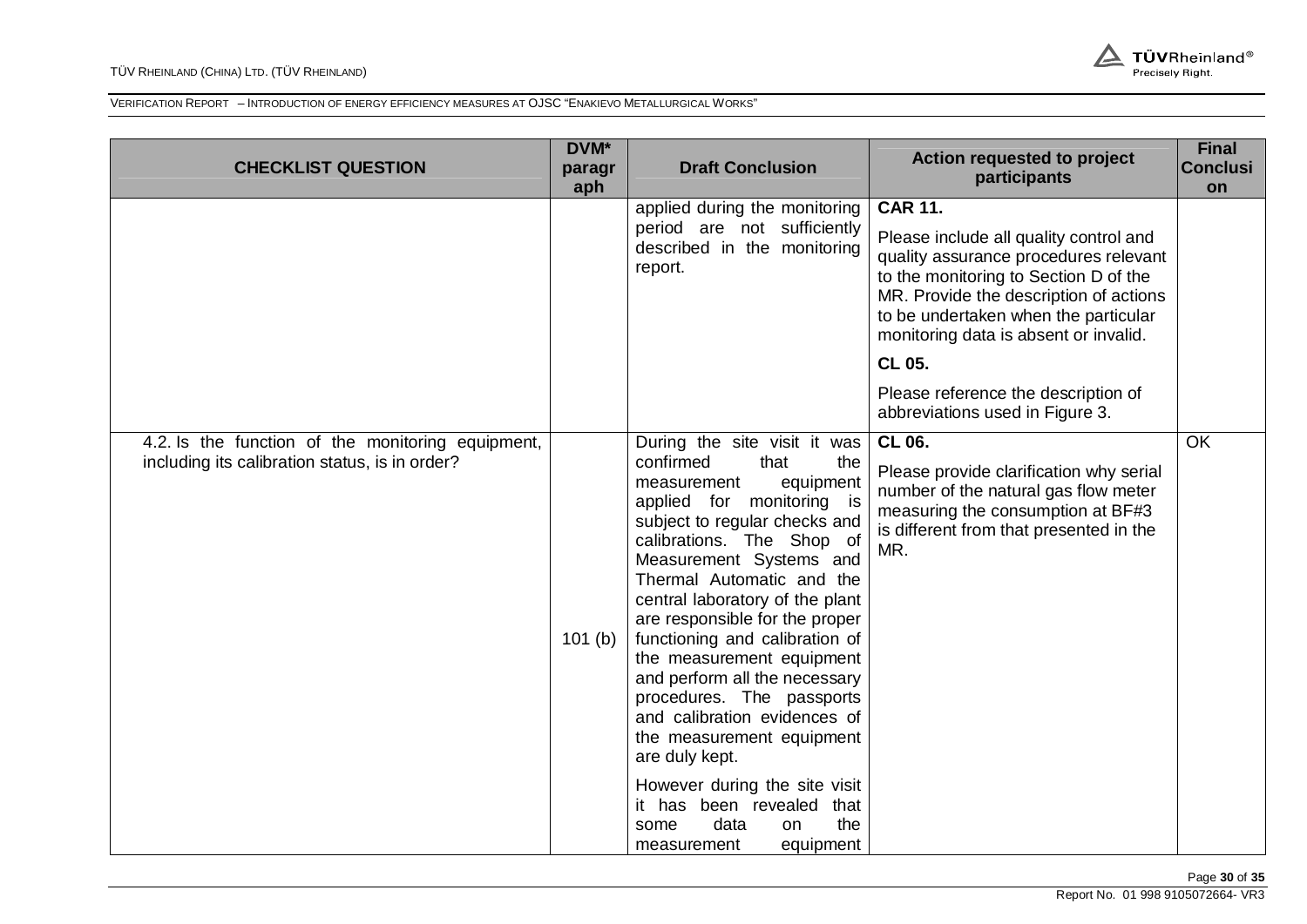#### TÜV RHEINLAND (CHINA) LTD. (TÜV RHEINLAND)



VERIFICATION REPORT – INTRODUCTION OF ENERGY EFFICIENCY MEASURES AT OJSC "ENAKIEVO METALLURGICAL WORKS"

| <b>CHECKLIST QUESTION</b>                                                                                       | DVM*<br>paragr<br>aph | <b>Draft Conclusion</b>                                                                                                                                                                                                                                                         | Action requested to project<br>participants                                                                                              | <b>Final</b><br><b>Conclusi</b><br><b>on</b> |
|-----------------------------------------------------------------------------------------------------------------|-----------------------|---------------------------------------------------------------------------------------------------------------------------------------------------------------------------------------------------------------------------------------------------------------------------------|------------------------------------------------------------------------------------------------------------------------------------------|----------------------------------------------|
|                                                                                                                 |                       | presented in the monitoring<br>report does not correspond to<br>the actual one.                                                                                                                                                                                                 |                                                                                                                                          |                                              |
| 4.3. Are the evidence and records used for the<br>monitoring maintained in a traceable manner?                  | 101 $(c)$             | The actual data and records<br>monitoring are<br>used for<br>carried in a manner that can<br>be traced. Verification team<br>had access to all necessary<br>data for<br>monitoring<br>and<br>emissions<br>reducing<br>and<br>obtained<br>the<br>necessary<br>evidence in place. | <b>CAR 12.</b><br>Please provide the evidence that the<br>monitoring data will be kept for two<br>years after the last transfer of ERUs. | OK                                           |
| 4.4. Is the data collection and management system<br>for the project in accordance with the monitoring<br>plan? | $101$ (d)             | data<br>collection<br>The<br>and<br>management system for the<br>project is in accordance with<br>monitoring<br>plan<br>the<br>as<br>described in the registered<br>PDD version 2.21 dated<br>14/07/2010.                                                                       |                                                                                                                                          | OK                                           |

**DVM\* -** Joint Implementation Determination and Verification Manual, version 01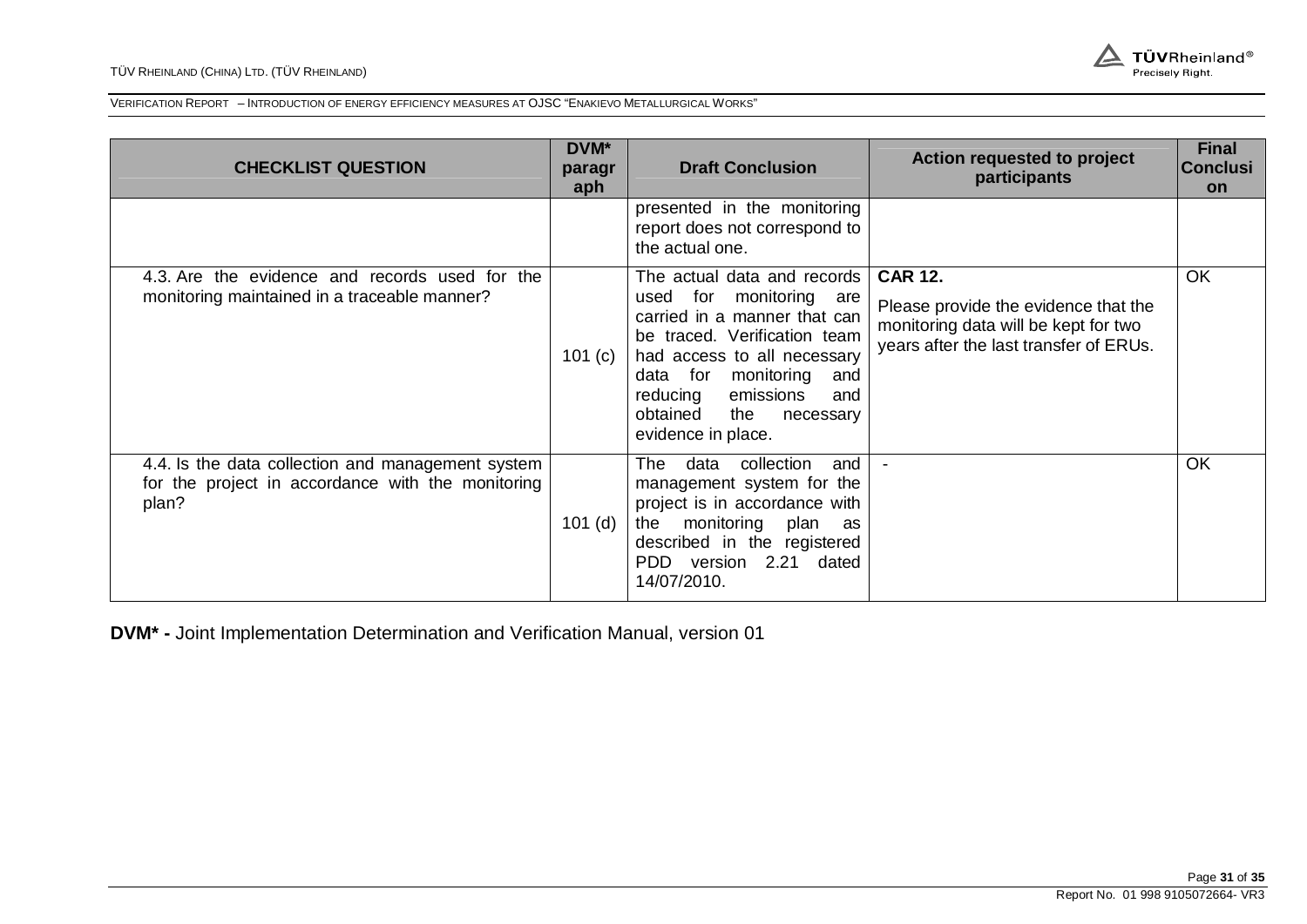

# **Table 2 - Resolution of CARs, CLs and FARs**

| No. | Type of<br>request | <b>Observation</b>                                                                                                                                                                                                              | <b>Ref. to checklist</b><br>question in<br>table 1 | <b>Summary of project owner response</b>                                                                                                                                                                                                                                | <b>Verification team conclusion</b>                                                      |
|-----|--------------------|---------------------------------------------------------------------------------------------------------------------------------------------------------------------------------------------------------------------------------|----------------------------------------------------|-------------------------------------------------------------------------------------------------------------------------------------------------------------------------------------------------------------------------------------------------------------------------|------------------------------------------------------------------------------------------|
| 1.  | <b>CAR 01</b>      | Please add reference to the project<br>page at the UNFCCC website where<br>the written project approvals are<br>available.                                                                                                      | Table 1,<br>checklist<br>question 2.1.             | Response 1:<br>The monitoring report specifies the<br><b>ITL</b><br>number of the JI project<br>(UA1000224) as a reference to follow<br>on the UNFCCC website for any<br>information on the project provided by<br>UNFCCC. No changes made to the<br>monitoring report. | Conclusion 1:<br>The issue is closed based on<br>provided<br>clarifications/corrections. |
| 2.  | <b>CAR 02</b>      | Please provide a year-by-year analysis<br>of the deviation of actual emission<br>reductions compared to the estimates<br>in the registered PDD in Section E.5.                                                                  | Table 1,<br>checklist<br>question 2.1.             | Response 1:<br>The monitoring report Section E.5<br>and Section E.6 were updated to<br>provide a year-by-year analysis of<br>the deviation of actual emission<br>reductions compared to the estimates<br>in the registered PDD                                          | Conclusion 1:<br>The issue is closed based on<br>provided<br>clarifications/corrections. |
| 3.  | <b>CAR 03</b>      | in<br>Please<br>the<br>correct<br>tenses<br>description of the project activity from<br>the future into the<br>past where<br>necessary in Section A to represent<br>status<br>of<br>the<br>actual<br>project<br>implementation. | Table 1,<br>checklist<br>question 2.2.             | Response 1:<br>The tenses in the Section A were<br>corrected from the future into the past<br>where necessary.                                                                                                                                                          | Conclusion 1:<br>The issue is closed based on<br>provided<br>clarifications/corrections. |
| 4.  | <b>CAR 04</b>      | The parameter OXIDj used is formulae<br>3 and 26 is not described in the MR<br>and is not applied for calculation in the                                                                                                        | Table 1,<br>checklist                              | Response 1:<br>The value of parameter OXIDj was<br>taken equal to 1 for simplification.                                                                                                                                                                                 | Conclusion 1:<br>The issue is closed based on<br>provided                                |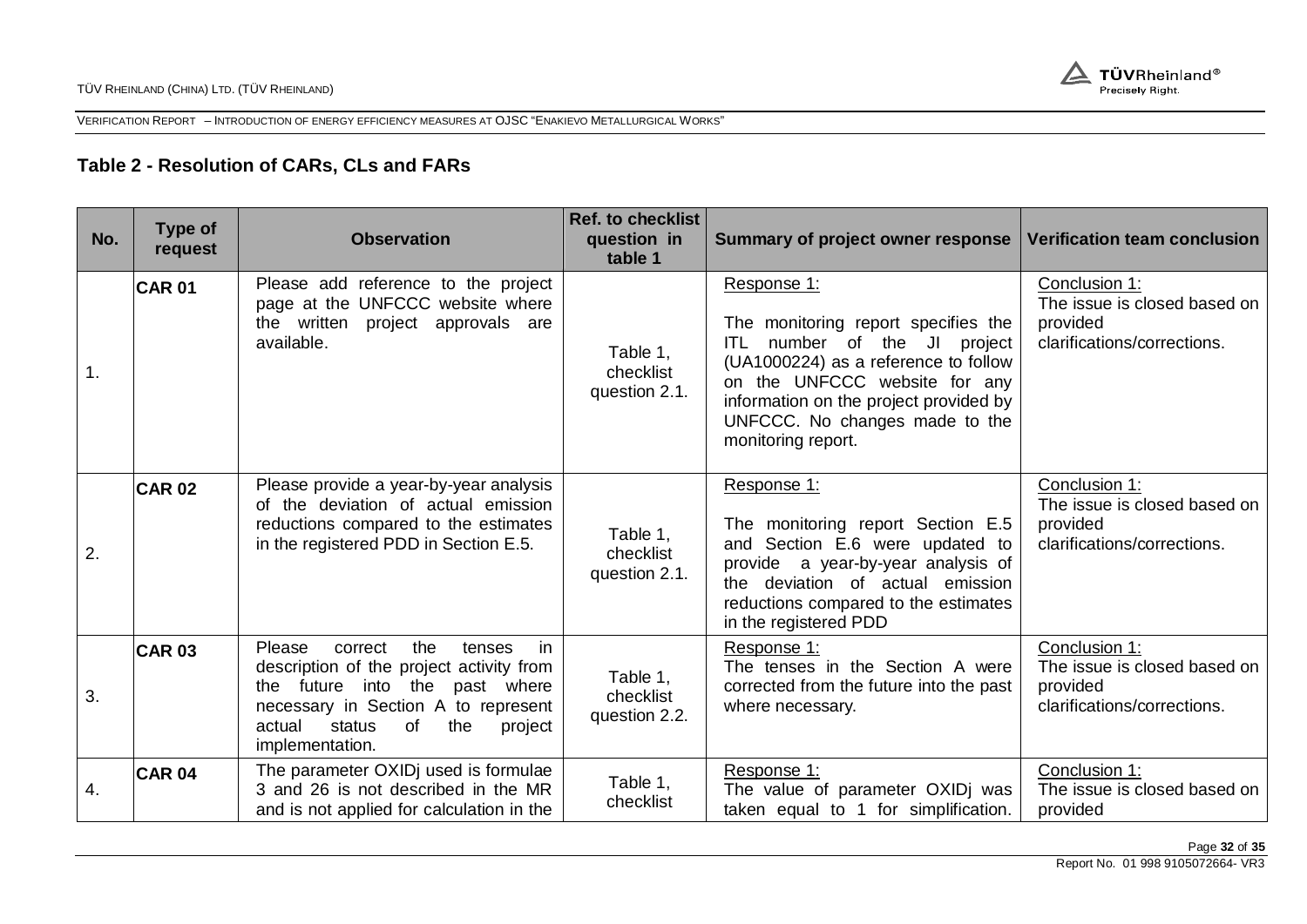

|                  |               | Excel spreadsheet. Please describe<br>the parameter including the data<br>source and value or provide the<br>necessary explanations.                                                                                | question 3.3.                          | Appropriate reference was added in<br>the monitoring report.                                                                                                                                                                        | clarifications/corrections.                                                              |
|------------------|---------------|---------------------------------------------------------------------------------------------------------------------------------------------------------------------------------------------------------------------|----------------------------------------|-------------------------------------------------------------------------------------------------------------------------------------------------------------------------------------------------------------------------------------|------------------------------------------------------------------------------------------|
| 5.               | <b>CAR 05</b> | <b>Please</b><br>the<br>monitoring<br>correct<br>parameters in the MR and Excel<br>spreadsheet according to the actual<br>data and recalculate project emissions,<br>baseline emissions and emission<br>reductions. | Table 1,<br>checklist<br>question 3.5. | Response 1:<br>Monitoring parameters in the MR and<br>Excel spreadsheet were applied<br>according to the actual data; project<br>emissions, baseline emissions and<br>emission<br>reductions<br>were<br>recalculated appropriately. | Conclusion 1:<br>The issue is closed based on<br>provided<br>clarifications/corrections. |
| 6.               | <b>CAR 06</b> | Please add the description of fuel and<br>materials under the index "i" to the<br>description of the parameters in the<br>formulae in Section E.                                                                    | Table 1,<br>checklist<br>question 3.5. | Response 1:<br>The monitoring report Section E was<br>updated to add description of fuel and<br>materials to the formulae.                                                                                                          | Conclusion 1:<br>The issue is closed based on<br>provided<br>clarifications/corrections. |
| $\overline{7}$ . | <b>CAR 07</b> | The value of the historical consumption<br>of coke in the MR and Excel<br>spreadsheet are different.<br>Please<br>correct where necessary.                                                                          | Table 1,<br>checklist<br>question 3.5. | Response 1:<br>value<br>$\circ$ f<br>the<br>The<br>historical<br>consumption of coke in the monitoring<br>report was corrected to correspond to<br>the EXCEL spreadsheet.                                                           | Conclusion 1:<br>The issue is closed based on<br>provided<br>clarifications/corrections. |
| 8.               | <b>CAR 08</b> | The values of historical and monitoring<br>data in Sections D.1. and D.2. are<br>rounded to the integer. Please add the<br>relevant explanation to the MR.                                                          | Table 1,<br>checklist<br>question 3.5. | Response 1:<br>The appropriate explanation on the<br>rounding the data values was added<br>in the Sections D.1 and D.2 as<br>applicable.                                                                                            | Conclusion 1:<br>The issue is closed based on<br>provided<br>clarifications/corrections. |
| 9.               | <b>CAR 09</b> | The data units of steam consumption<br>presented in Section D.2. are [Gcal]<br>while those in Section E are [t]. Please<br>conform the data units of steam<br>consumption in the MR.                                | Table 1,<br>checklist<br>question 3.5. | Response 1:<br>The Section E was corrected to bring<br>to conformity data units of steam<br>consumption.                                                                                                                            | Conclusion 1:<br>The issue is closed based on<br>provided<br>clarifications/corrections. |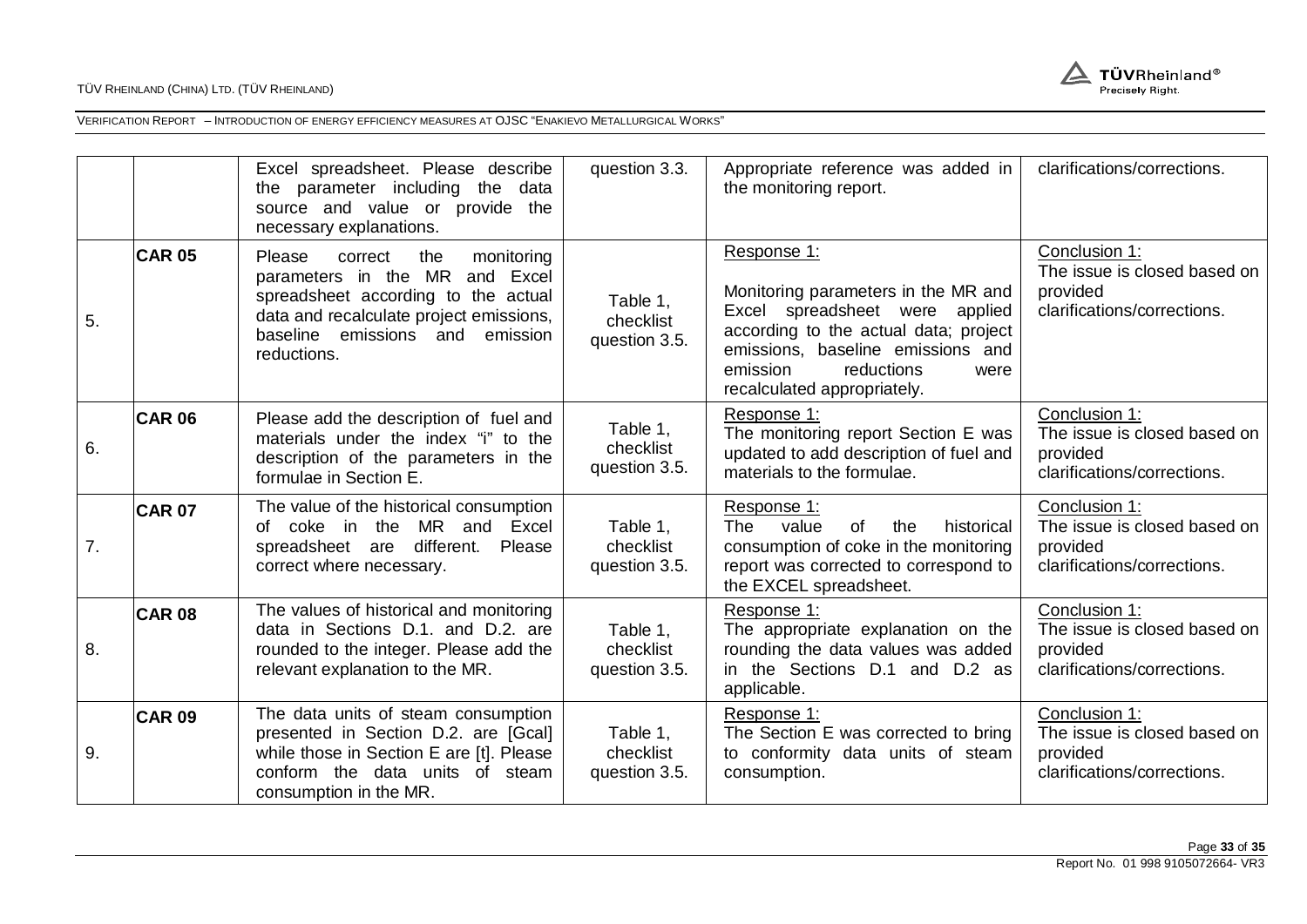

| 10. | <b>CAR 10</b> | Please<br>provide<br>detailed<br>more<br>description of responsibilities of the<br>plant departments regarding<br>the<br>monitoring to section C. Add the<br>description<br>the<br>of<br>department<br>calibration<br>responsible<br>for<br>of<br>measurement equipment. | Table 1,<br>checklist<br>question 4.1. | Response 1:<br>The detailed description of the<br>responsibilities of plant departments<br>was added to Section C. The<br>description of department responsible<br>calibration<br>of<br>measurement<br>for<br>equipment was added to Section C<br>(see the description for SMS and TA).                                      | Conclusion 1:<br>The issue is closed based on<br>provided<br>clarifications/corrections. |
|-----|---------------|--------------------------------------------------------------------------------------------------------------------------------------------------------------------------------------------------------------------------------------------------------------------------|----------------------------------------|------------------------------------------------------------------------------------------------------------------------------------------------------------------------------------------------------------------------------------------------------------------------------------------------------------------------------|------------------------------------------------------------------------------------------|
| 11. | <b>CAR 11</b> | Please include all quality control and<br>quality assurance procedures relevant<br>to the monitoring to Section D of the<br>MR. Provide the description of actions<br>to be undertaken when the particular<br>monitoring data is absent or invalid.                      | Table 1.<br>checklist<br>question 4.1. | Response 1:<br>The quality control and quality<br>procedures relevant to the monitoring<br>were included in the monitoring report<br>where applicable. The description of<br>actions to be undertaken when the<br>particular monitoring data is absent or<br>invalid was added in the monitoring<br>report where applicable. | Conclusion 1:<br>The issue is closed based on<br>provided<br>clarifications/corrections. |
| 12. | <b>CAR 12</b> | Please provide the evidence that the<br>monitoring data will be kept for two<br>years after the last transfer of ERUs.                                                                                                                                                   | Table 1,<br>checklist<br>question 4.3. | Response 1:<br>In the supporting documents, please<br>find a copy of the Order #711 as<br>25/06/2010 on keeping the monitoring<br>data.                                                                                                                                                                                      | Conclusion 1:<br>The issue is closed based on<br>provided documents.                     |
| 13. | <b>CL 01</b>  | Please clarify why the list of project<br>participants indicated in the MR is<br>different from that indicated in the<br>PDD.                                                                                                                                            | Table 1,<br>checklist<br>question 1.1. | Response 1:<br>Metinvest<br>S.A.<br>International<br>has<br>Switzerland.<br>received<br>LoA from<br>Greenstream Network GmbH has not<br>received LoA from Germany as<br>intended at the PDD stage.                                                                                                                           | Conclusion 1:<br>The issue is closed based on<br>provided<br>clarifications/corrections. |
| 14. | <b>CL 02</b>  | Please clarify how the technological                                                                                                                                                                                                                                     | Table 1,                               | Response 1:                                                                                                                                                                                                                                                                                                                  | Conclusion 1:<br>The issue is closed based on                                            |